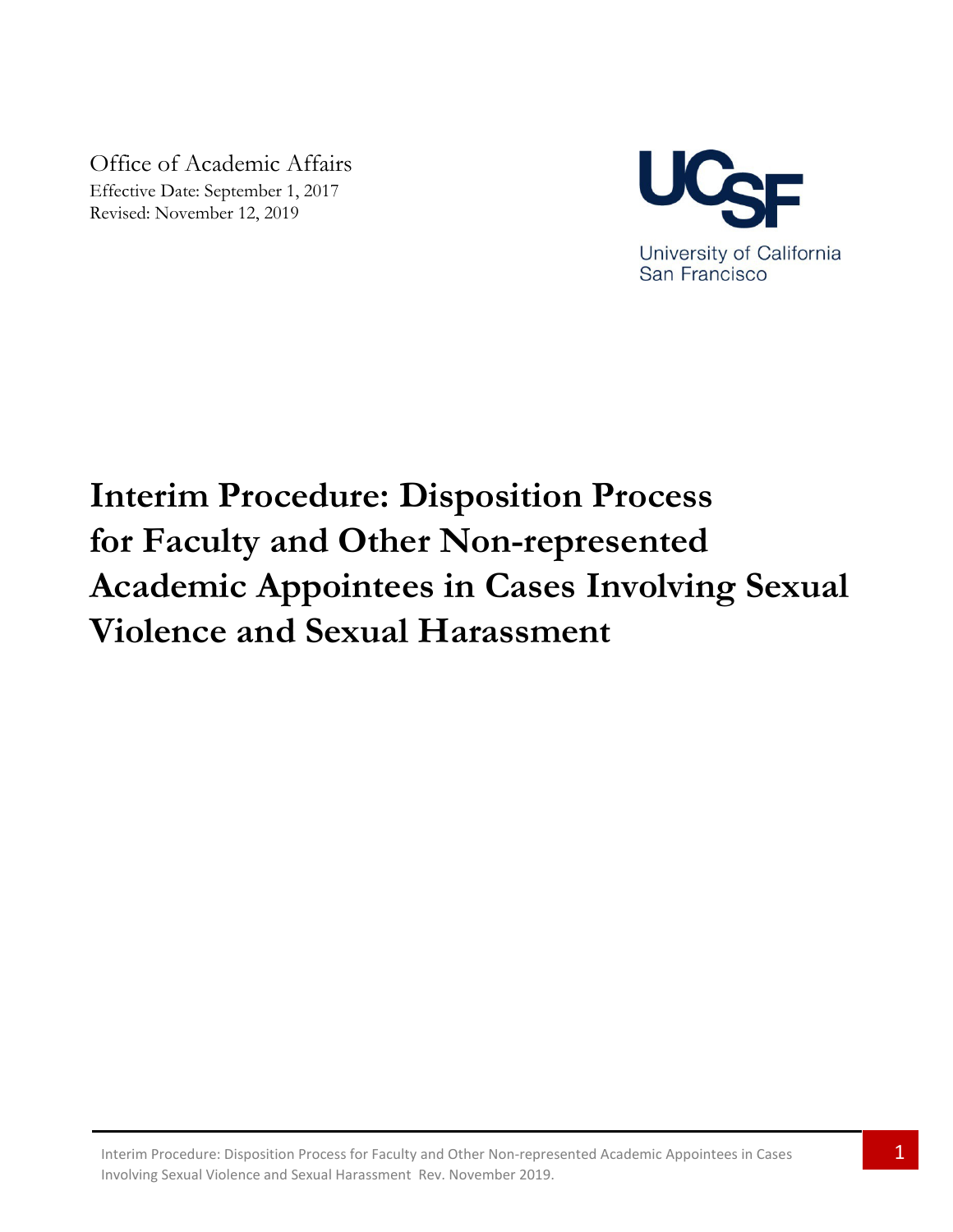# **TABLE OF CONTENTS**

|                                                                                                                | Page |
|----------------------------------------------------------------------------------------------------------------|------|
| Introduction                                                                                                   | 3    |
| Authority                                                                                                      | 3    |
| Policies                                                                                                       | 3    |
| Applicability                                                                                                  | 5    |
| <b>Effective Date</b>                                                                                          | 6    |
| <b>Investigatory Leave</b>                                                                                     | 7    |
| <b>Resources</b>                                                                                               | 7    |
| <b>Overview: Investigation, Disposition and Adjudication Phases</b>                                            | 7    |
| 1. Investigation Phase                                                                                         | 7    |
| 2. Disposition Phase                                                                                           | 8    |
| 3. Adjudication Phase                                                                                          | 8    |
| Ι.<br>Disposition Phase – General Information                                                                  | 8    |
| A. Participants                                                                                                | 8    |
| <b>B.</b> Timeframes                                                                                           | 10   |
| C. Confidentiality                                                                                             | 10   |
| D. Early Resolution                                                                                            | 10   |
| E. Unfounded Allegations                                                                                       | 11   |
| II. Disposition Phase – Process                                                                                | 11   |
| A. Opportunity for Complainants and Respondents to Respond to the Title IX/OPHD<br><b>Investigation Report</b> | 11   |
| B. Closure of Case Where No Policy Violations are Found                                                        | 12   |
| C. Title IX/OPHD Findings of SVSH Policy Violations                                                            | 12   |
| D. Peer Review Committee (PRC)                                                                                 | 12   |
| E. Proposal of Discipline or Early Resolution                                                                  | 14   |
| F. Response to Proposed Discipline or Early Resolution                                                         | 15   |
| <b>III.</b> Adjudication Phase                                                                                 | 16   |
| A. Faculty Respondents who are Members of the Academic Senate                                                  | 16   |
| B. Faculty Respondents who are not Members of the Academic Senate                                              | 17   |
| C. Non-Faculty Academic Respondents                                                                            | 18   |
| Appendices                                                                                                     | 19   |
| A. Definitions                                                                                                 | 19   |
| B. Disciplinary Sanctions for Faculty and Non-Faculty Academic Appointees                                      | 19   |
| C. Conflict of Interest Criteria for the Peer Review Committee                                                 | 20   |
| D. Confidentiality and Information Sharing Guidelines for the Peer Review Committee                            | 21   |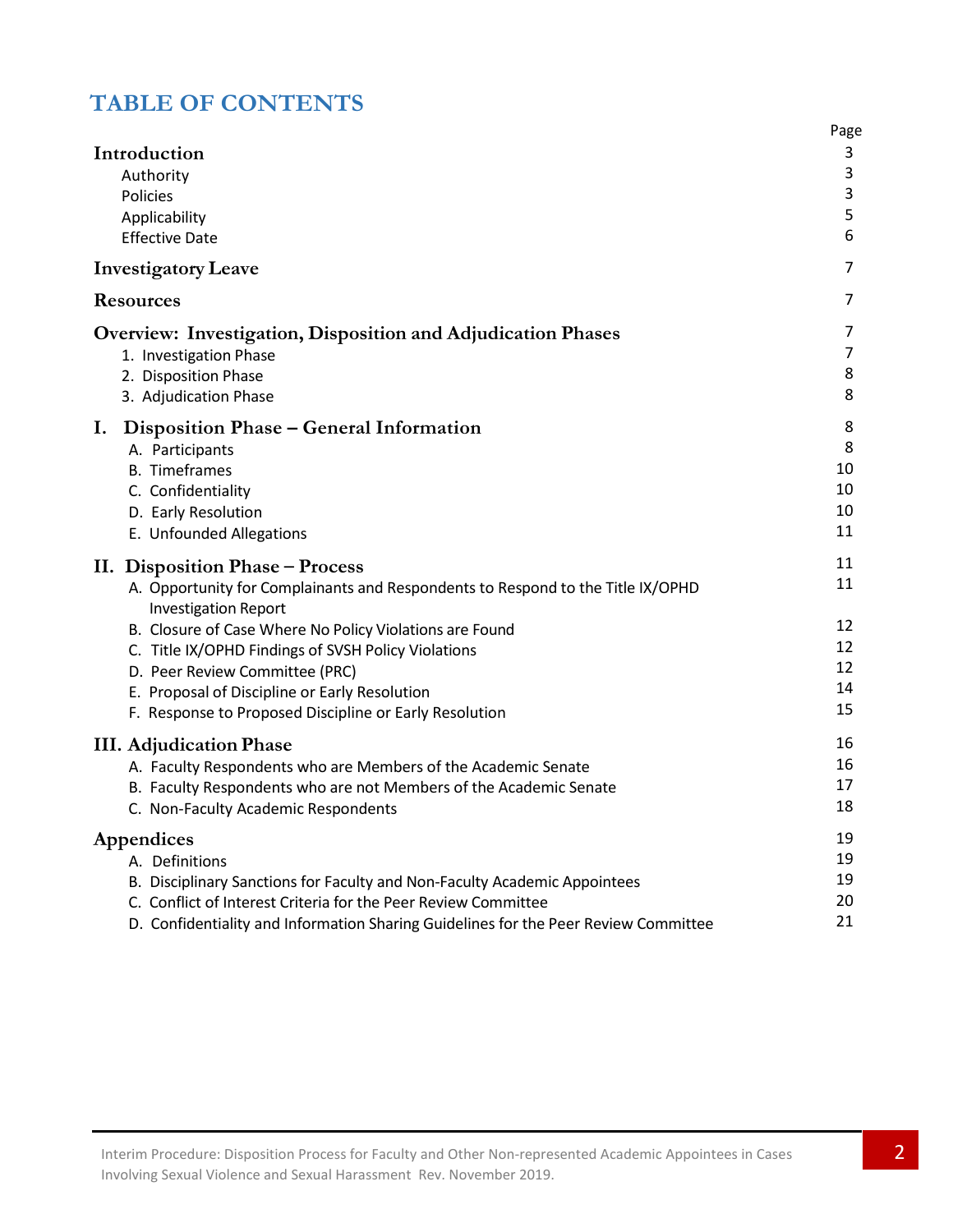# **INTRODUCTION**

**Authority:** In October 2015, President Napolitano initiated a comprehensive review of the University of California's response to allegations of sexual violence and sexual harassment committed at the University. On June 27, 2017, President Napolitano issued The University of California Sexual Violence and Sexual Harassment Investigation and Adjudication Frameworks for Senate [and Non-Senate](http://sexualviolence.universityofcalifornia.edu/files/documents/Faculty-SVSH-Investigation-and-Adjudication-Framework-and-Flowcharts.062917.pdf) Faculty and The University of California Sexual Violence and Sexual Harassment Investigation and Adjudication Framework for Staff and [Non-Faculty](http://sexualviolence.universityofcalifornia.edu/files/documents/Staff-NFAP-SVSH-Investigation-and-Adjudication-Framework-and-Flowcharts.062917.pdf) Academic [Personnel](http://sexualviolence.universityofcalifornia.edu/files/documents/Staff-NFAP-SVSH-Investigation-and-Adjudication-Framework-and-Flowcharts.062917.pdf) (the Systemwide Frameworks). The Systemwide Frameworks outline the University's general process for investigating and adjudicating alleged violations of the University's Sexual Violence and Sexual Harassment Policy ("SVSH Policy") by University faculty members or non-represented non-faculty academic appointees. The Policy and Systemwide Frameworks were revised effective July 31, 2019.

President Napolitano charged the Chancellors of each University of California ("UC") campus to develop a process for implementing the SVSH Policy and the Systemwide Frameworks. This *Interim Procedure* implements the Systemwide Frameworks for faculty and non-faculty academic appointees who are alleged to have violated the SVSH Policy. In addition, the University of California, San Francisco (UCSF) has elected to apply the Systemwide Frameworks in cases involving alleged violations of the UC Policy on Discrimination, Harassment and Affirmative Action in the Workplace (the Nondiscrimination Policy") by faculty and non-faculty academic appointees where there is also an alleged violation(s) of the SVSH Policy.

#### Policies: The University [of California Sexual Violence](http://policy.ucop.edu/doc/4000385/SVSH) and Sexual Harassment Policy ("SVSH Policy") states:

"The University is committed to maintaining a community free of sexual violence, sexual harassment, retaliation, and other behavior prohibited by the Policy (together "Prohibited Conduct"). Prohibited Conduct violates this Policy and may violate [the] law. Any person can report conduct that may be Prohibited Conduct. The University will respond promptly and equitably to such reports. This includes appropriate action to stop, prevent, and remedy the Prohibited Conduct and, when necessary, to discipline the Respondent.

Discrimination based on sex (including gender, gender identity, gender expression, sex-or gender-stereotyping, or sexual orientation) violates law and other University policies even when it is not Prohibited Conduct. The University will respond promptly and equitably to reports of such behavior. Such conduct may contribute to the creation of a hostile work or academic environment based on sex. So, when determining whether a Complainant experienced a hostile work environment as defined in this Policy, the Title IX Office will consider other sex-based discrimination in combination with incidents of sexual harassment."

The University of California [Policy on Discrimination, Harassment and](https://policy.ucop.edu/doc/4000376/DiscHarassAffirmAction) Affirmative Action in the Workplace ("Nondiscrimination Policy") states:

"The University prohibits discrimination against any person employed; seeking employment; or applying for or engaged in a paid or unpaid internship or training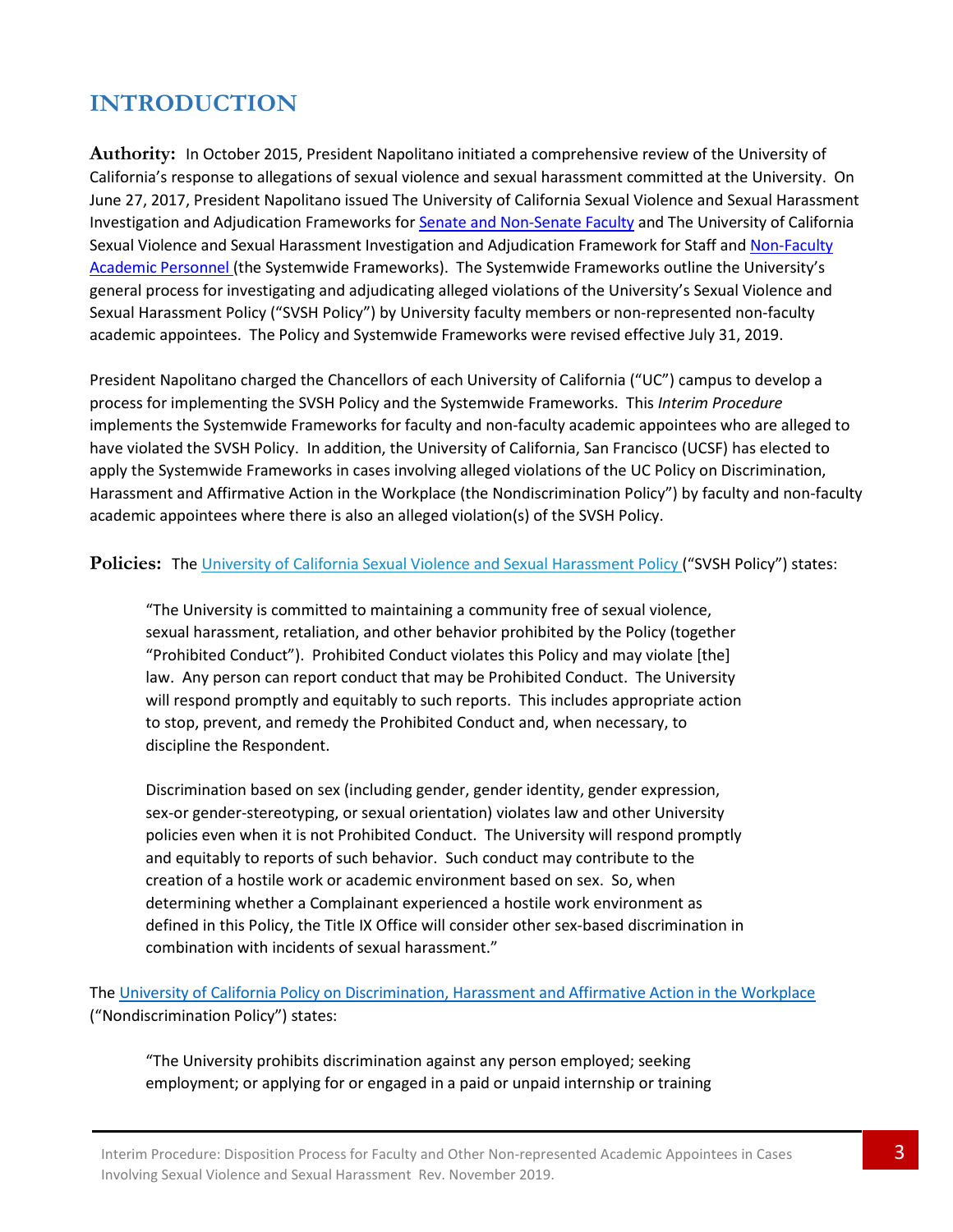program leading to employment with the University of California on the basis of race, color, national origin, religion, sex, gender, gender expression, gender identity, pregnancy, physical or mental disability, medical condition (cancer-related or genetic characteristics), genetic information (including family medical history), ancestry, marital status, age, sexual orientation, citizenship, or service in the uniformed services, including protected veterans.<sup>[1](#page-3-0)</sup> This policy applies to all employment practices, including recruitment, selection, promotion, transfer, merit increase, salary, training and development, demotion, and separation. "

In addition, the University prohibits harassment based on the above protected characteristics of an employee, applicant, paid or unpaid intern, volunteer, person participating in a program leading to employment or person providing services pursuant to a contract.

If the harassment is sexual in nature, the University's Sexual Violence and Sexual Harassment (SVSH) policy will apply.

This policy is intended to be consistent with applicable state and federal laws and University policies."

The University of California's Faculty Code of Conduct is set forth i[n Academic](http://www.ucop.edu/academic-personnel-programs/_files/apm/apm-015.pdf) Personnel Manual [\(APM\)](http://www.ucop.edu/academic-personnel/_files/apm/apm-015.pdf) 015. This system-wide policy sets out the rights, privileges and professional responsibilities of all faculty at the University. Part II of APM 015 presents the professional responsibilities of faculty, the ethical principles governing faculty, and examples of types of unacceptable conduct for faculty.

[APM](http://www.ucop.edu/academic-personnel-programs/_files/apm/apm-016.pdf) 016 outlines the types of formal discipline that may be imposed on Academic Senate faculty for violating the Faculty Code of Conduct. APM 016 states that the Faculty Code of Conduct "is the official basis for imposing discipline on members of the faculty for professional misconduct." The disciplinary sanctions described in APM 016 "may not be imposed on faculty members other than through the procedures pursuant to APM 015 and 016."

The Chancellor is responsible for establishing procedures for the administration of discipline on the campus in accordance with APM 016.

[APM](http://www.ucop.edu/academic-personnel-programs/_files/apm/apm-150.pdf) 150 outlines the standards and procedures for instituting discipline<sup>[2](#page-3-1)</sup> of non-Senate faculty and non-faculty academic appointees.<sup>[3](#page-3-2)</sup> Discipline may be imposed for good cause, including but not limited to misconduct or violation of University policy.

<span id="page-3-0"></span> <sup>1</sup> The list of the bases for discrimination is referred to in this *Interim Procedure* as discrimination based on a "protected class." Protected class refers to one or more of the bases listed in the Nondiscrimination Policy. All references to violations of the Nondiscrimination Policy refer to harassment and/or discrimination based on one or more protected classes.

<span id="page-3-1"></span><sup>2</sup> In this *Interim Procedure*, when used in reference to a non-Senate faculty member or non-faculty academic appointee, the term "discipline" refers to corrective action/dismissal as defined in APM 150.<br><sup>3</sup> All references to non-faculty academic appointees in this *Interim Procedure* refer only to non-represented non-faculty

<span id="page-3-2"></span>academic appointees.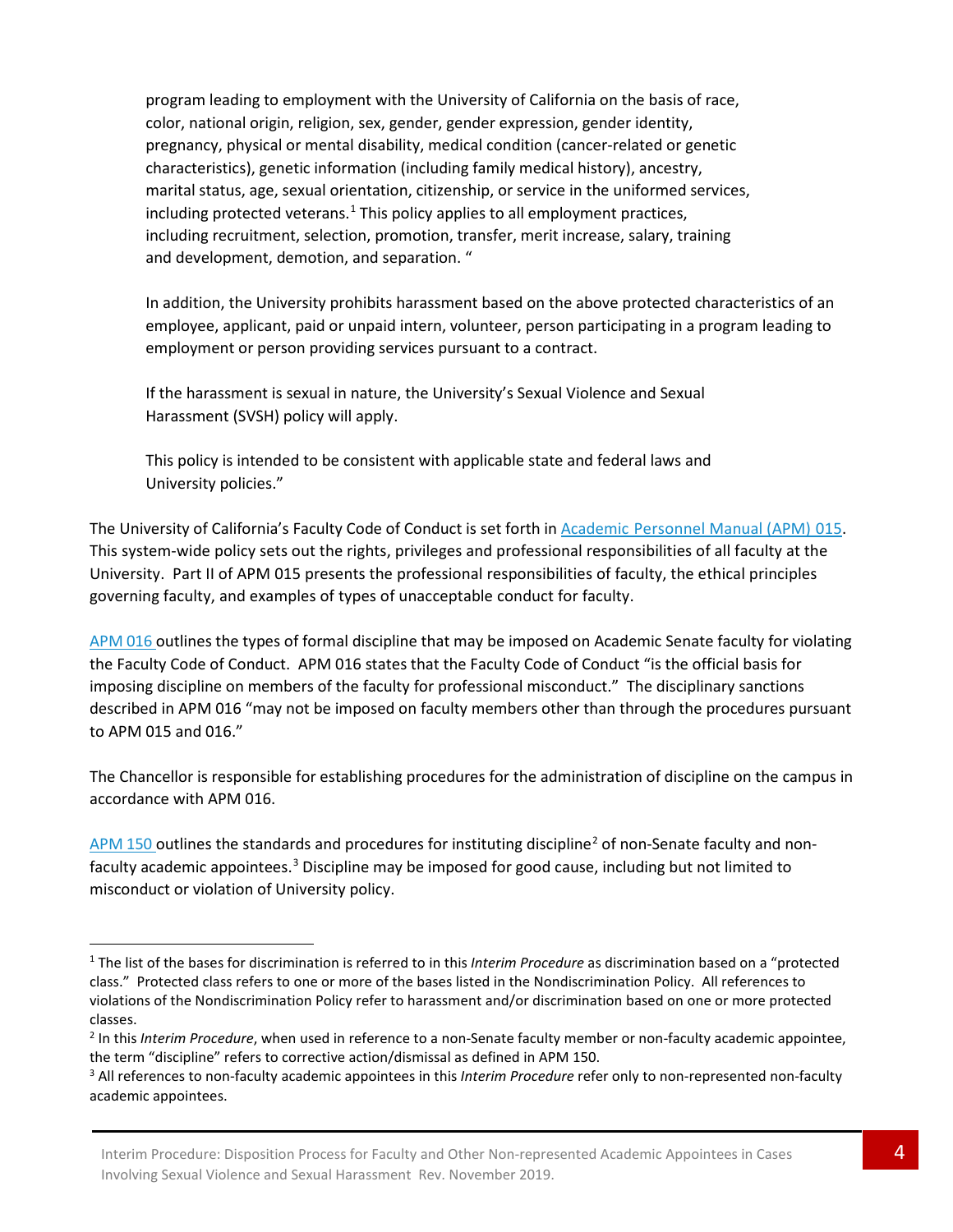**Applicability:** This *Interim Procedure* applies in cases where a Senate faculty member, a non-Senate faculty member, or a non-faculty academic appointee is alleged to have violated the SVSH Policy, unless this *Interim Procedure* is superseded by a memorandum of understanding or collective bargaining agreement. This *Interim Procedure* also applies in cases where a faculty or non-faculty academic appointee is alleged to have violated the SVSH Policy in conjunction with the Nondiscrimination Policy; in such cases this *Interim Procedure* also applies to violations of the Nondiscrimination Policy.

Any perceived conflict between the provisions of APM 015, APM 016, APM 150, the SVSH Policy, the Nondiscrimination Policy and this *Interim Procedure* is unintended, and the provisions of APM 015, APM 016, APM 150, the SVSH Policy and the Nondiscrimination Policy are controlling. This *Interim Procedure* implements APM 015, APM 016 and APM 150 with respect to the imposition of discipline on faculty and nonfaculty academic appointees in these cases.

- 1. Faculty Respondent:<sup>[4](#page-4-0)</sup> In cases where a faculty member is alleged to have violated APM 015 by engaging in conduct that does not fall within the purview of the SVSH Policy or the Nondiscrimination Policy (when applicable) under this *Interim Procedure*, the investigation of the alleged misconduct is governed by UCSF's *Procedure for Investigation of Faculty Misconduct and the [Administration of](https://facultyacademicaffairs.ucsf.edu/academic-personnel/misconduct-grievances-and-performance-management/Procedure-for-the-Investigation-of-Faculty-Misconduct-and-the-Administration-of-Discipline-Rev-09-01-2017.pdf) [Discipline](https://facultyacademicaffairs.ucsf.edu/academic-personnel/misconduct-grievances-and-performance-management/Procedure-for-the-Investigation-of-Faculty-Misconduct-and-the-Administration-of-Discipline-Rev-09-01-2017.pdf)* (*Faculty Misconduct Investigation Procedure*). In cases where a faculty member is alleged to have violated the Nondiscrimination Policy, but no violation of the SVSH Policy is alleged, the investigation of the alleged misconduct is governed by the *Faculty Misconduct Investigation Procedure*.
	- a. Allegations of Multiple Types of Policy Violations: In cases where a faculty member is alleged to have violated the SVSH Policy, either by itself or in conjunction with the Nondiscrimination Policy, as well as other University policies, this *Interim Procedure* applies to the investigation and imposition of discipline relating to the alleged violations of the SVSH Policy and the Nondiscrimination Policy, and the *Faculty Misconduct Investigation Procedure* applies to the investigation and imposition of discipline with regard to the remaining allegations, including allegations of harassment and/or discrimination for arbitrary and personal reasons, i.e., harassment and/or discrimination that is not based on a protected class.<sup>[5](#page-4-1)</sup> See APM 015, Part II-A-2, Part II-C-5, and Part II-D-2.
	- b. Other Types of Possible Misconduct: The Title IX/OPHD<sup>[6](#page-4-2)</sup> investigation may result in a finding that neither the SVSH Policy nor the Nondiscrimination Policy (when applicable) were violated by the Respondent, but that the alleged conduct may violate other University policies. In this case, the Title IX/OPHD investigator shall make the appropriate findings as to the SVSH Policy and the Nondiscrimination Policy (when applicable), and will note in the investigation report that the conduct may also violate other University policies. The Vice Provost of Academic Affairs shall be provided with the Title IX/OPHD investigation report, and shall ensure that the conduct is reviewed and/or investigated by the appropriate

<span id="page-4-0"></span> <sup>4</sup> See Section I-A-2 below for the definition of "Respondent."

<span id="page-4-2"></span><span id="page-4-1"></span><sup>&</sup>lt;sup>5</sup> Cases that present alleged violations of the SVSH Policy and the Nondiscrimination Policy as well as another University policy, may result in investigations that are conducted according to different procedures and conclude at different times. These cases may have findings that are made at different times, and different types of discipline may be proposed or imposed at different times in accordance with this Interim Procedure and the Faculty Misconduct Investigation Procedure.<br><sup>6</sup> At UCSF, the Title IX Office is known as the Office of the Prevention of Harassment and Discrimin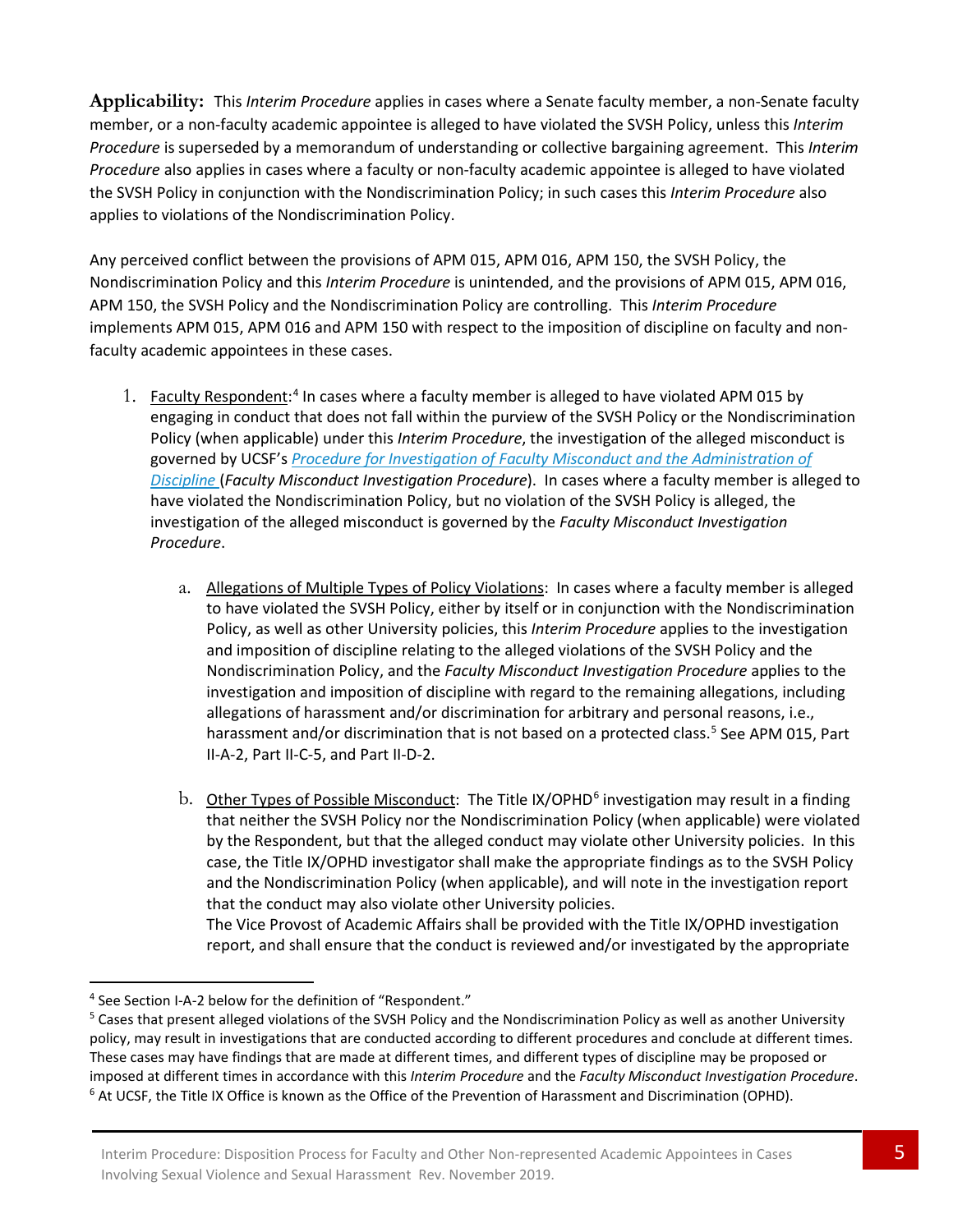campus unit(s). It is possible that the conduct noted in the investigation report may require a Faculty Code of Conduct investigation by and *ad hoc committee* under the *Faculty Misconduct Investigation Procedure*.

- c. Findings of Probable Cause:<sup>[7](#page-5-0)</sup> When the Title IX/OPHD investigator makes a finding based on a preponderance of the evidence standard that a faculty member violated the SVSH Policy and/or the Nondiscrimination Policy (when applicable) under this *Interim Procedure*, the findings shall be sufficient to constitute a finding of probable cause that the Faculty Code of Conduct was violated.
- 2. Non-Faculty Academic Respondents: In cases where a non-faculty academic appointee is alleged to have violated a University policy by engaging in conduct that does not fall within the purview of the SVSH Policy, either by itself or in conjunction with the Nondiscrimination Policy (when applicable) under this *Interim Procedure*, the alleged misconduct shall be addressed in accord with APM 150.
	- a. Allegations of Multiple Types of Policy Violations: In cases where a non-faculty academic appointee is alleged to have violated the SVSH Policy, either by itself or in conjunction with the Nondiscrimination Policy, as well as other University policies, this Interim Procedure applies to the investigation and imposition of discipline relating to the alleged violations of the SVSH Policy and the Nondiscrimination Policy (when applicable), and APM 150 applies to the corrective action/dismissal process with regard to the remaining allegations.
	- b. Other Types of Possible Misconduct: The Title IX/OPHD investigation may result in a finding that neither the SVSH Policy nor the Nondiscrimination (when applicable) were violated by the Respondent, but that the alleged conduct may violate other University policies**.** In this case, the Title IX/OPHD investigator shall make the appropriate findings as to the SVSH Policy and the Nondiscrimination Policy (when applicable), and will note in the investigation report that the conduct may violate other University policies. It is possible that the conduct noted in the investigation report may require further handling in accord with APM 150.
	- c. Good Cause: In cases involving alleged violations of the SVSH Policy either by itself or in conjunction with the Nondiscrimination Policy (when applicable), a finding by the Title IX/OPHD investigator that a non-faculty academic appointee has violated the SVSH Policy and/or the Nondiscrimination Policy (when applicable) under this *Interim Procedure*, shall be sufficient to constitute a finding of good cause under APM 150.

**Effective Date:** This Interim Procedure is effective as of November 12, 2019, and applies to all allegations that the SVSH Policy, either by itself or in conjunction with the Nondiscrimination Policy (when applicable), was violated by a faculty member and/or a non-faculty academic appointee received by the UCSF Title IX Office/OPHD and/or the Vice Provost of Academic Affairs on or after November 12, 2019.

<span id="page-5-0"></span><sup>&</sup>lt;sup>7</sup> APM 015, Part III-A-4 states that for faculty: "The Chancellor may not initiate notice of proposed disciplinary action unless there has been a finding of probable cause. The probable cause standard means that the facts as alleged in the complaint, if true, justify the imposition of discipline for a violation of the Faculty Code of Conduct and that the Chancellor is satisfied that the University can produce credible evidence to support the claim."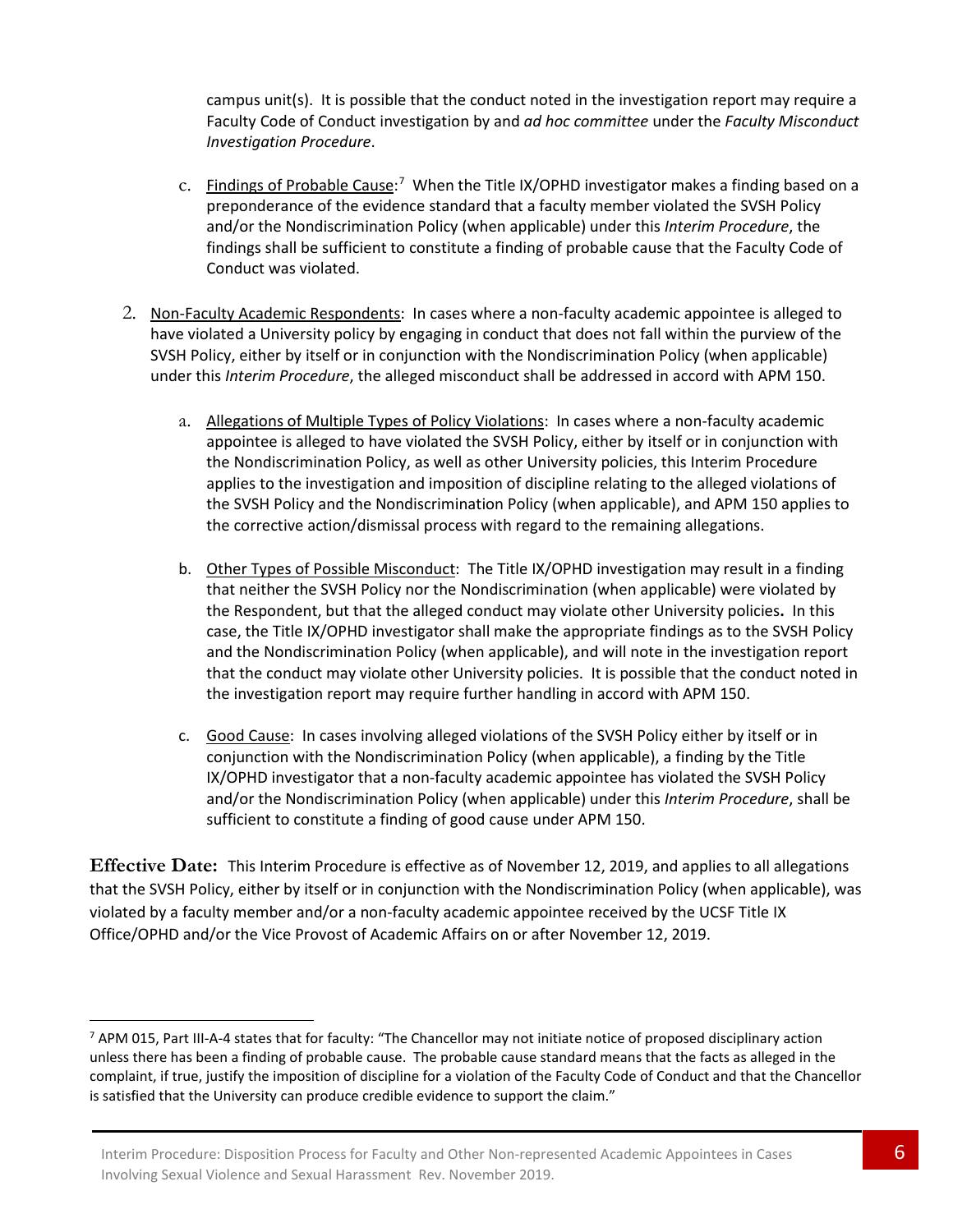# **INVESTIGATORY LEAVE**

Pursuant to APM 016, Section II-6, the Chancellor may place a Respondent who is a member of the Academic Senate on paid involuntary leave.<sup>[8](#page-6-0)</sup> Pursuant to APM 150-32-b, a non-Senate faculty or non-faculty academic Respondent may be placed on immediate paid investigatory leave.<sup>[9](#page-6-1)</sup>

## **RESOURCES**

Questions about relevant policies and/or this Interim Procedure may be directed to the Academic Employee Relations Manager, or an Academic Employee Relations Specialist. See [Contact](https://facultyacademicaffairs.ucsf.edu/academic-personnel/misconduct-grievances-and-performance-management/AER-Contact-Information.pdf) [Information.](https://facultyacademicaffairs.ucsf.edu/academic-personnel/misconduct-grievances-and-performance-management/AER-Contact-Information.pdf)

# **OVERVIEW: Investigation, Disposition and Adjudication Phases**

#### **1. Investigation Phase**

The Title IX Office/OPHD is responsible for assessing and/or investigating all alleged violations of the SVSH Policy and the Nondiscrimination Policy. If the Office of the Vice Provost receives such allegations, they will immediately be referred to the Title IX Office/OPHD.

The Title IX/OPHD investigation shall be conducted in accord with the provisions of the SVSH Policy, the Systemwide Frameworks, and when applicable, the Nondiscrimination Policy. In accord with the Systemwide Frameworks, the Title IX/OPHD investigation shall constitute the single investigation to establish whether the SVSH Policy was violated.

The investigation of alleged SVSH Policy violations shall be completed promptly, typically within 60 business days of its initiation, unless extended by the Title IX/OPHD Officer for good cause, followed by written notice to the Complainant and Respondent stating the reason for the extension and the projected new timeframe. Notifications required by applicable University Policy, the Systemwide Frameworks and/or the law shall be given.

At the time the Title IX Office/OPHD initiates a formal investigation of allegations that a faculty member or a non-faculty academic appointee violated the SVSH Policy, either by itself or in conjunction with the Nondiscrimination Policy, the Title IX Office/OPHD will notify the Office of the Vice Provost, which will place any academic action or advancement packet for that individual on hold due to the initiation of the investigation. The faculty member or non-faculty academic appointee will be notified of the hold.

<span id="page-6-0"></span><sup>8</sup> APM 016, Section II-6 states: "A Chancellor is authorized to initiate involuntary leave with pay prior to the initiation of a disciplinary action if it is found that there is a strong risk that the accused faculty member's continued assignment to regular duties or presence on campus will cause immediate and serious harm to the University community or impede the investigation of his or her wrongdoing, or in situations where the faculty member's conduct represents a serious crime or felony that is the subject of investigation by a law enforcement agency."

<span id="page-6-1"></span><sup>9</sup> APM 150-32-b states: "An appointee may be placed on immediate investigatory leave with pay, without prior written notice, for the purpose of reviewing or investigating conduct which in the judgment of the Chancellor requires removing the appointee from University premises. While on such leave, the appointee's return to University premises without written permission may create independent grounds for dismissal. Such investigatory leave must be documented in writing after it is instituted."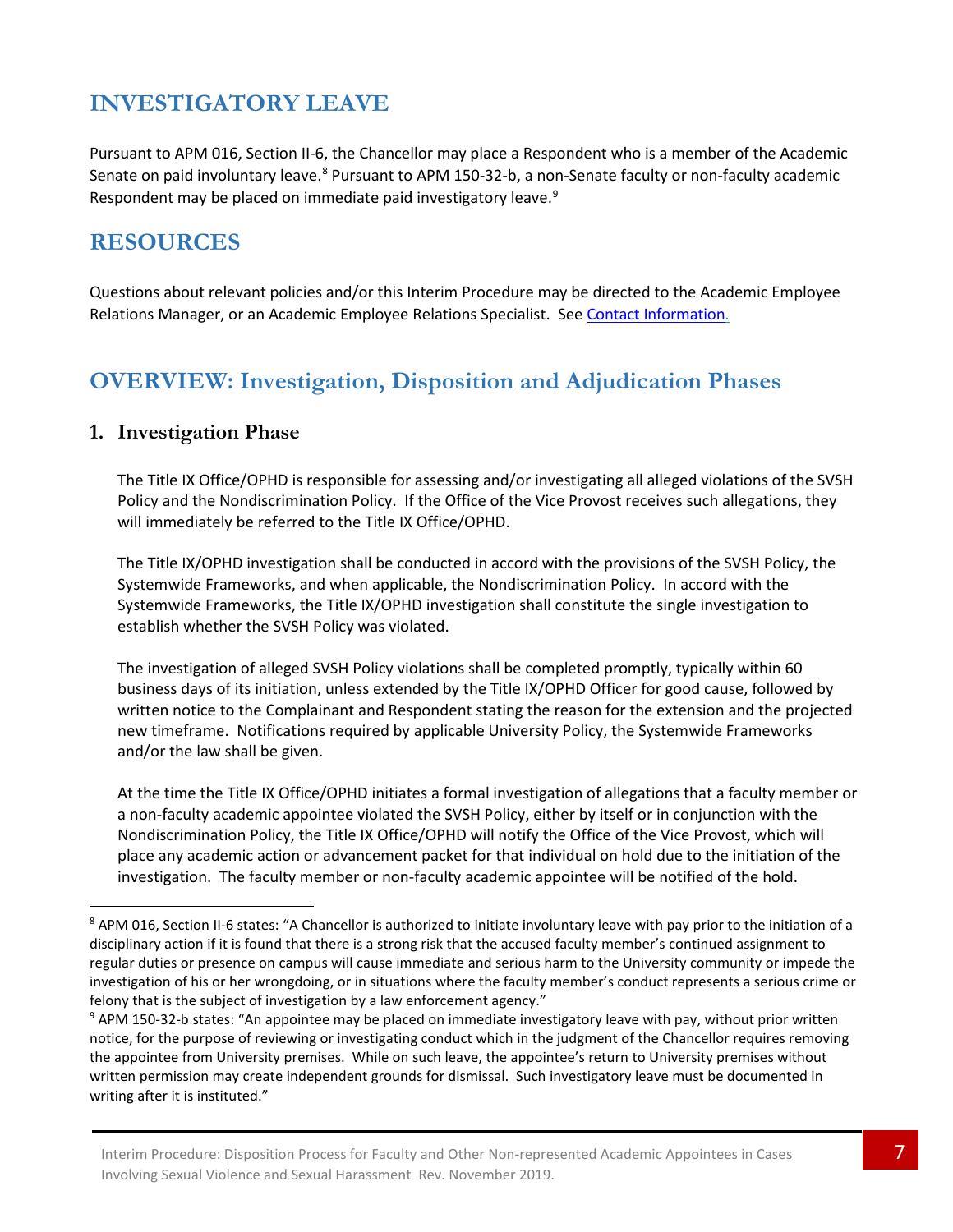#### **2. Disposition Phase**

The Disposition Phase is administered by the Chancellor's Designee and shall take no more than 40 business days from the date the Chancellor and/or Chancellor's Designee receives the Title IX/OPHD investigation report.

Extensions to the timeframe for the Disposition Phase may be granted by the Chancellor for good cause, with written notice to the Complainant and the Respondent stating the reason for the extension and the projected new timeframe. Detailed information on the Disposition Phase is provided in Sections I and II below. During the Disposition Phase:

- 1. The Complainant and the Respondent will have an opportunity to meet with the Chancellor's Designee and/or to comment in writing on the Title IX/OPHD investigation report.
- 2. A Peer Review Committee, as defined below, will make a recommendation to the Chancellor/Chancellor's Designee regarding discipline or early resolution in cases involving violations of the SVSH Policy, either by themselves or in conjunction with violations of the Nondiscrimination Policy.
- 3. The Chancellor/Chancellor's Designee shall decide on appropriate discipline or early resolution,<sup>[10](#page-7-0)</sup> which shall be proposed to the faculty member or non-faculty academic appointee in writing.
- 4. The Chancellor and/or Chancellor's Designee will, when appropriate, either close the case or propose discipline or early resolution to the Respondent.

#### **3. Adjudication Phase**

The Adjudication Phase follows the Disposition Phase only when the Respondent and the Chancellor do not reach agreement regarding discipline or early resolution. See Section III below.

## **I. DISPOSITION PHASE – GENERAL INFORMATION**

### **A. PARTICIPANTS**

#### **1. Complainant**

The Complainant is any person alleged, in a report to the Title IX Officer, to have experienced Prohibited Conduct. There may be more than one Complainant. As used in this *Interim Procedure*, the term "Complainant" may refer to one or more Complainants.

<span id="page-7-0"></span> $10$  For information about early resolution, see Section I-D below.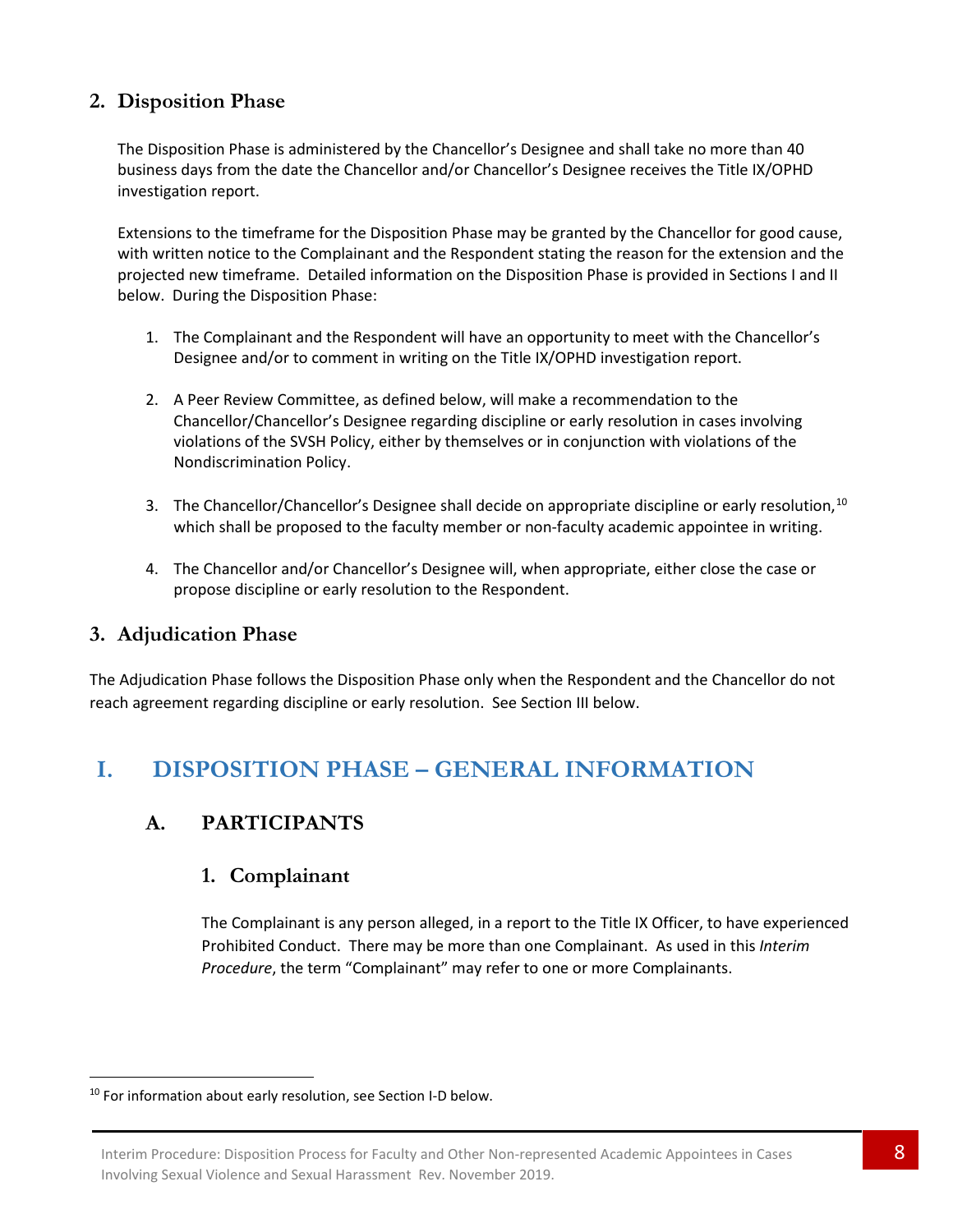Anyone may make a complaint alleging that a faculty member or a non-faculty academic appointee has violated the SVSH Policy, including, but not limited to: students, staff, trainees, non-faculty academics, faculty, and members of the community.

## **2. Respondent**

For purposes of this *Interim Procedure*, the Respondent is a faculty member and/or a nonfaculty academic appointee alleged, in a report to the Title IX Officer, to have engaged in Prohibited Conduct as defined by the SVSH Policy. There may be more than one Respondent. As used in this *Interim Procedure*, the term "Respondent" may refer to one or more faculty and/or non-faculty academic Respondents.

## **3. Title IX/OPHD Investigator**

The UCSF Title IX Officer/OPHD is responsible for the Investigation Phase, including conducting the investigation. The Title IX Office/OPHD will provide required notifications during the Investigation Phase as required by the SVSH Policy, the Systemwide Frameworks, when applicable the Nondiscrimination Policy, and/or the law. The Title IX Office/OPHD will assign an investigator to handle each report of alleged conduct within the purview of the SVSH Policy, either by itself or in conjunction with the Nondiscrimination Policy, including investigating allegations when deemed appropriate.

## **4. Chancellor**

The Chancellor makes the final decision regarding discipline for faculty. For non-faculty academic appointees, the Chancellor may make the final decision regarding discipline or may delegate that authority to the Chancellor's Designee. The Chancellor may grant extensions relating to the Disposition Phase for good cause provided that written notice and a revised timeline are provided to the Complainant and the Respondent.

### **5. Chancellor's Designee**

The Chancellor has designated the Vice Provost, Academic Affairs as the Chancellor's Designee for purposes of this *Interim Procedure*. The Executive Vice Chancellor and Provost is the alternate Chancellor's Designee. The Chancellor's Designee is responsible for the administration of the Disposition Phase for faculty and non-faculty academic appointees.

## **6. Peer Review Committee (PRC)**

The Peer Review Committee is a standing campus committee, comprised of at least 15 faculty members. The PRC is charged with advising the Chancellor/Chancellor's Designee during the Disposition Phase on early resolution and/or discipline in cases where a faculty and/or a nonfaculty academic Respondent has been found to have violated the University's SVSH Policy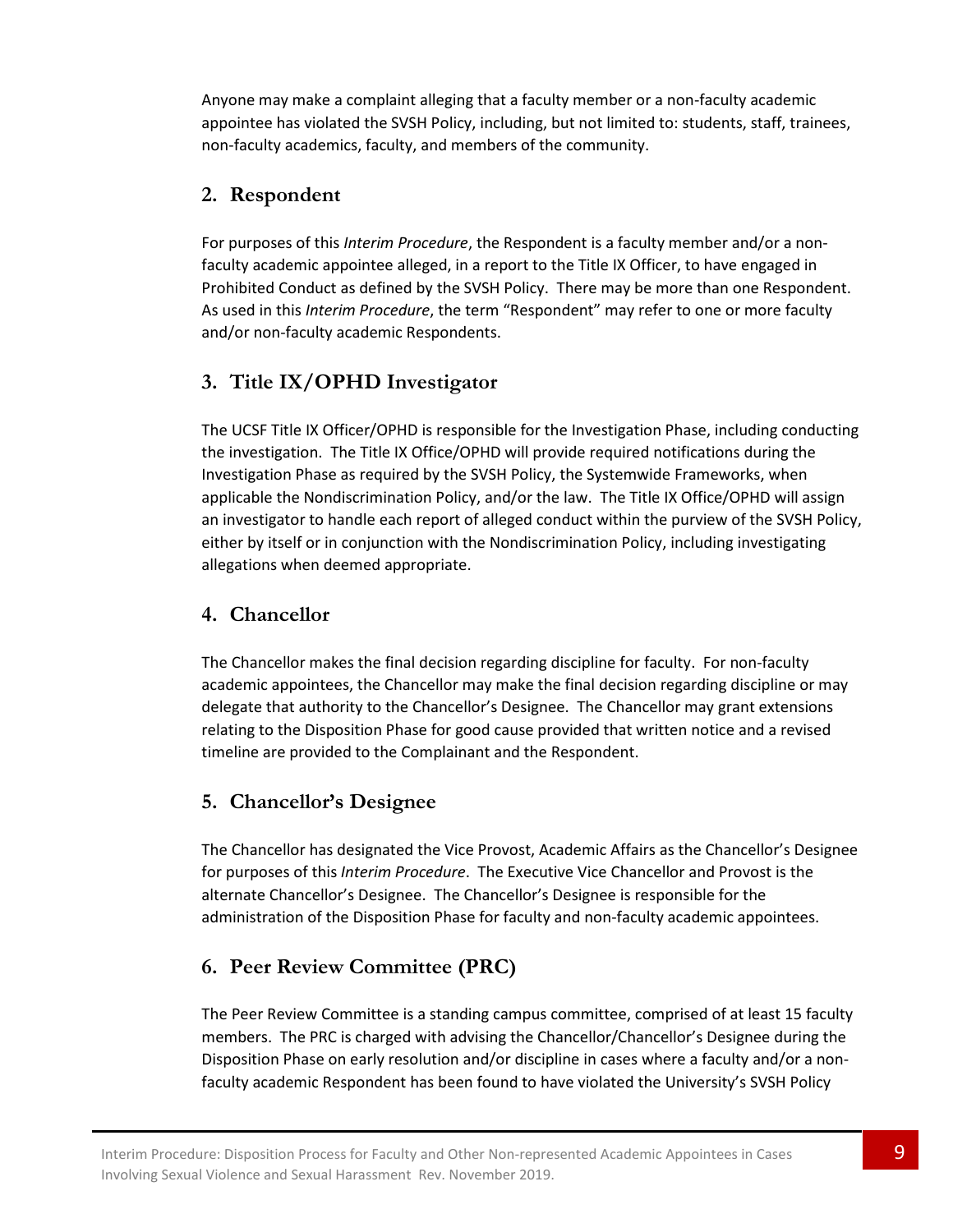and/or when applicable, the Nondiscrimination Policy. The Chancellor may, at his/her discretion, appoint suitable administrators or others to the PRC.

## **B. TIMEFRAMES**

- **1.** The time for the entire Disposition Phase in cases with allegations that the SVSH Policy has been violated shall not exceed 40 business days from the date the Chancellor/Chancellor's Designee receives the Title IX/OPHD investigation report, unless an extension is granted by the Chancellor. Extension requests must be made in writing, supported by good cause and submitted as soon as the need for an extension arises. If an extension is granted, the Complainant and Respondent will be provided with written notification stating the reason for the extension and the projected new timeframe.
- **2.** Any deadline that falls on a weekend or University, state or national holiday shall automatically be extended to the next business day.
- **3.** For faculty, APM 015, Part III-A-3 states: "The Chancellor is deemed to know about an alleged violation of the Faculty Code of Conduct when it is reported to any academic administrator at the level of department chair or above. Additionally, for an allegation of sexual violence or sexual harassment, the Chancellor is deemed to know about an alleged violation of the Faculty Code of Conduct when the allegation is first reported to any academic administrator at the level of department chair or above or the campus Title IX Officer. The Chancellor must initiate related disciplinary action by delivering notice of proposed action to the Respondent no later than three years after the Chancellor is deemed to have known about the alleged violation. There is no limit on the time within which a Complainant may report an alleged violation."

## **C. CONFIDENTIALITY**

All information received or developed during the Disposition Phase is confidential to the maximum extent permitted by policy and law. Information received directly by the Chancellor/Chancellor's Designee through a meeting with the Complainant and/or Respondent (see Section II-A below) may be shared in confidence with the PRC for the purpose of assisting the PRC in making its recommendation. See Appendix D for additional information.

The University will strive to keep information confidential, however, University policy, federal law, and/or state law may require the disclosure of certain information.

## **D. EARLY RESOLUTION**

Early resolution is the process leading to the acceptance of discipline and/or agreement on a negotiated resolution between the Chancellor/Chancellor's Designee and the faculty or non-faculty academic Respondent after the Title IX/OPHD investigation report is submitted. The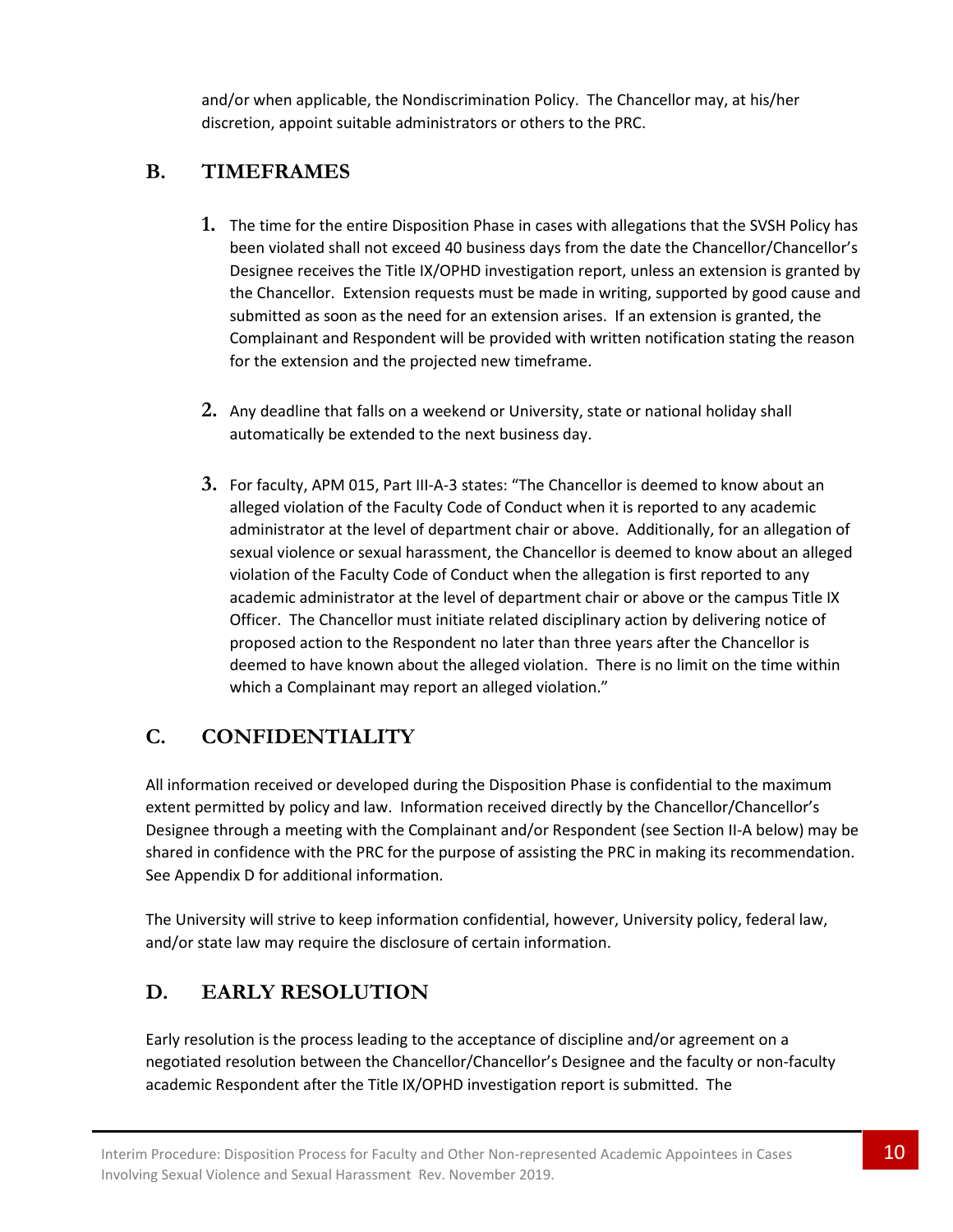Chancellor/Chancellor's Designee may seek to resolve potential or actual disciplinary charges informally through negotiations or mediation when acceptable to the administration and the Respondent. The Complainant shall be informed of the outcome of any such agreement, including the rationale.

## **E. UNFOUNDED ALLEGATIONS**

If it is determined that the Complainant or anyone else was involved in intentionally or maliciously bringing unfounded allegations of violations of the SVSH Policy, either by itself or in conjunction with the Nondiscrimination Policy against a faculty member or non-faculty academic appointee, the Chancellor/Chancellor's Designee may take appropriate action.

# **II. DISPOSITION PHASE – PROCESS**

The Disposition Phase begins when the Chancellor and/or Chancellor's Designee receive(s) a Title IX/OPHD investigation report relating to a faculty or a non-faculty academic Respondent. The Chancellor and/or Chancellor's Designee shall review the Title IX/OPHD investigation report. The Chancellor/Chancellor's Designee may consult with each other and/or with the Title IX Office/OPHD.

## **A. Opportunity for Complainants and Respondents to Respond to the Title IX/OPHD Investigation Report**

- **1.** The Complainant and the faculty and/or non-faculty academic Respondent will be notified by the Title IX Office/OPHD of the opportunity to meet individually with the Chancellor's Designee and/or to submit comments on the Title IX/OPHD investigation report in writing to the Chancellor's Designee. The purpose of this response is not to challenge the factual findings in the Title IX/OPHD investigation report or present new evidence, but to provide the Complainant and the Respondent with an opportunity to express their perspectives and address what outcome they wish to see.
	- a. The Complainant and the Respondent must respond to the meeting opportunity notification within 5 calendar days after the date the notification was sent. If no response is received by the deadline, the non-responding party will forfeit his/her opportunity to meet, but may still submit comments in writing as provided in Section II-A-1.
	- b. The meeting shall take place no later than 10 calendar days after the acceptance of the meeting opportunity unless the Chancellor's Designee approves a later date.
	- c. Written comments from the Complainant and Respondent must be received by the Chancellor's Designee no later than 15 calendar days from the date they are notified of the opportunity.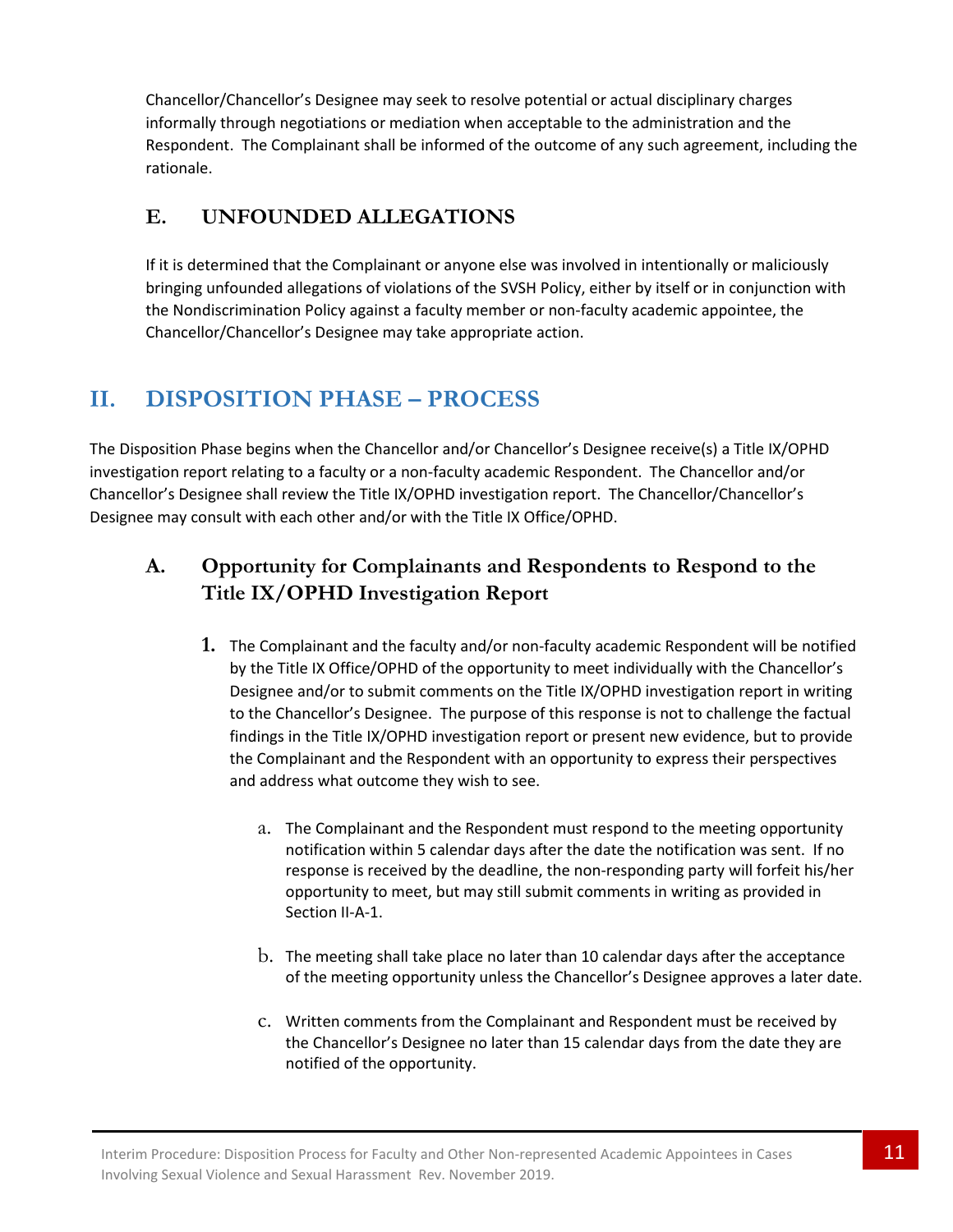## **B. Closure of Case Where No Policy Violations are Found**

- **1.** When the Title IX/OPHD investigation report does not find any violation of the SVSH Policy and when applicable, the Nondiscrimination Policy, the Chancellor/Chancellor's Designee shall close the case after the Complaint and the Respondent have had the opportunity to meet with the Chancellor's Designee and/or comment in writing on the Title IX/OPHD investigation report.
- **2.** Notifications: The Complainant and Respondent shall receive the appropriate notifications, as provided by University Policy, the Systemwide Frameworks and/or the law.
- **3.** Release of Hold on Academic Action Packet: The Office of the Vice Provost will ensure that the hold on any academic action or advancement packet for a faculty or non-faculty academic Respondent is immediately released so that any pending academic action can proceed. Any proposed academic action subsequently approved shall be effective as of the original proposed effective date.
- **4.** Restoration of Reputation: If the allegations are not substantiated, a Respondent may ask the Chancellor and/or Chancellor's Designee to undertake reasonable efforts to restore his/her reputation.

## **C. Title IX/OPHD Findings of Policy Violations**

If the Title IX/OPHD investigation results in a finding that a violation of the SVSH Policy, either by itself or in conjunction with the Nondiscrimination Policy<sup>[11](#page-11-0)</sup> occurred, the Chancellor's Designee shall engage the Peer Review Committee (PRC).

### **D. Peer Review Committee (PRC)**

The Chancellor shall appoint the PRC. The names of the PRC members shall be available online.

**1.** Charge: The PRC is charged with providing a recommendation regarding discipline or early resolution to the Chancellor and Chancellor's Designee when a Title IX/OPHD investigation report results in a finding that a faculty member or non-faculty academic appointee violated the SVSH Policy, either by itself or in conjunction with a finding that the faculty member or non-faculty academic appointee violated the Nondiscrimination Policy.

<span id="page-11-0"></span> $11$  In cases where a Complainant alleges violations of the SVSH Policy in conjunction with the Nondiscrimination Policy, and the Title IX/OPHD investigation results in a finding that the Nondiscrimination Policy was violated but the SVSH Policy was not violated, the Chancellor's Designee shall engage the PRC.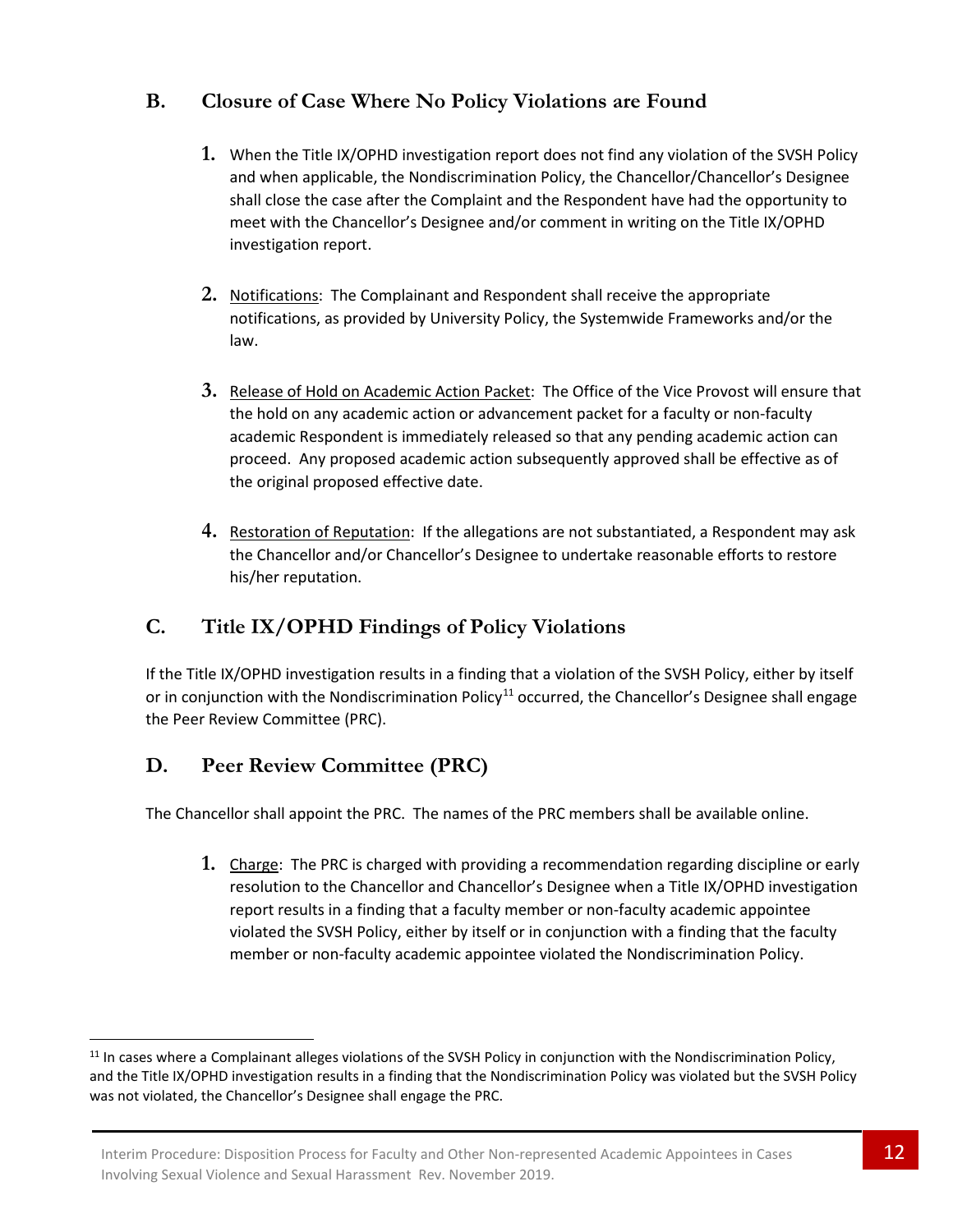- **2.** Possible Conflict of Interest: PRC members must be unbiased and impartial. The Chancellor's Designee shall notify the PRC of the identity of the Complainant and Respondent when the PRC is convened. PRC members shall immediately advise the Chancellor's Designee if they believe they have a conflict of interest or otherwise cannot be impartial in any given case. See Appendix C.
	- a. Complainants and Respondents may object to a PRC member(s) on the basis of a conflict of interest. Any objection must be (1) in writing, (2) set out facts to support the objection, and (3) submitted to the Chancellor's Designee no later than 5 calendar days after receipt of the notification of the opportunity to meet with the Chancellor/Chancellor's Designee and/or comment on the Title IX/OPHD investigation report, as described in Section II-A above. Objections that are not timely submitted shall be deemed to be waived.
	- b. The Chancellor's Designee shall review the information provided by any PRC member, the Complainant and/or Respondent, and shall determine whether a PRC member should not serve on a particular case due to a conflict of interest.
- **3.** The Chancellor's Designee may appoint PRC members to serve as "leads" with primary responsibility for reviewing the case, leading discussions and submitting the recommendations. The expectation is that the PRC members who are not recused shall participate in the discussions and recommendations to the maximum extent possible. It is possible that not all PRC members will be able to participate in a particular case, but all members shall be notified of all recommendations.
- **4.** The PRC shall review the Title IX/OPHD investigation report and any attachments and/or any written comments to the report submitted by the Complainant and/or Respondent. The PRC shall not interview any witnesses.
- **5.** The PRC may use any reasonable means to conduct its deliberations, including but not limited to: meeting in person, meeting via phone, WebEx or other conferencing mechanism, discussion via email, or any combination.
- **6.** A representative from the UCSF Office of Legal Affairs and PRC staff may attend the PRC meeting(s).
- **7.** PRC members shall keep all information confidential to the maximum extent permitted by policy and law. See Appendix D for confidentiality guidelines for the PRC.
- **8.** Before submitting its recommendations to the Chancellor/Chancellor's Designee, the Chancellor's Designee shall meet with the PRC at least once. This meeting may be held via any reasonable means. The Chancellor's Designee may share with the PRC any information received from his/her meetings with the Complainant and/or Respondent. The PRC may also consult with the Title IX/OPHD Officer or investigator at its discretion.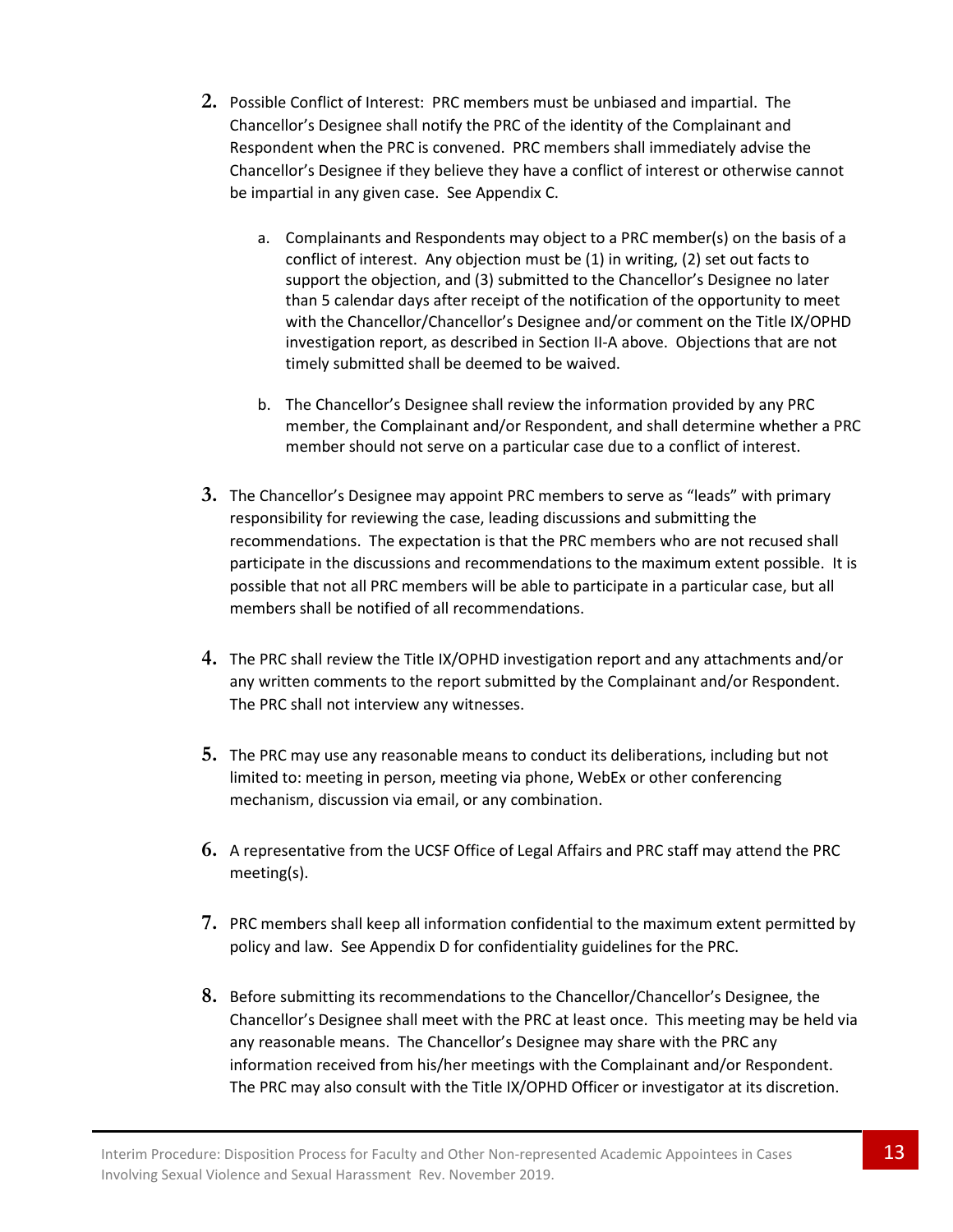- **9.** The PRC shall deliberate and submit its written recommendation to the Chancellor/Chancellor's Designee.
- **10.** The PRC recommendation in each case shall be approved by a simple majority of PRC leads plus any other PRC members who participate.
- **11.** The PRC may recommend appropriate discipline, early resolution, or no discipline. APM 016 authorizes imposition of more than one form of discipline. The Peer Review Committee may also provide advice on the other corrective or remedial measures as deemed appropriate.
- **12.** The PRC's recommendation shall be submitted to the Chancellor and Chancellor's Designee in writing, shall be signed by the participating PRC members and shall provide the following information at a minimum:
	- The identity of the PRC members who participated in the recommendation and any PRC members who were recused
	- The identity of any PRC members who served as "leads" for the particular case
	- A list of all information and documents reviewed and/or relied on by the PRC in forming its recommendation. These documents are not required to be attached to the recommendation.
	- The PRC's recommendation
	- The rationale for the PRC's recommendation

### **E. Proposal of Discipline or Early Resolution**

- **1.** Faculty Respondents: Upon receipt of the PRC's recommendation, the Chancellor shall make a determination regarding the proposed discipline and/or early resolution. In all cases where the Title IX investigation finds a Senate or non-Senate faculty Respondent responsible for violating the SVSH Policy, the Chancellor or Chancellor's Designee will consult with the campus Title IX Officer on how to resolve the matter, including the appropriate discipline or other corrective measures. The Chancellor and the Chancellor's Designee may also consult with each other and/or with other appropriate advisors in making this determination. In addition, the Chancellor and/or Chancellor's Designee may recommend remedial measures.
- **2.** Non-Faculty Academic Respondents: Upon receipt of the PRC's recommendation, the Chancellor or the Chancellor's Designee shall make a determination regarding the proposed discipline and/or early resolution. In all cases where the Title IX investigation finds a non-faculty academic Respondent responsible for violating the SVSH Policy, the Chancellor or Chancellor's Designee will consult with the campus Title IX Officer on how to resolve the matter, including the appropriate discipline or other corrective measures. The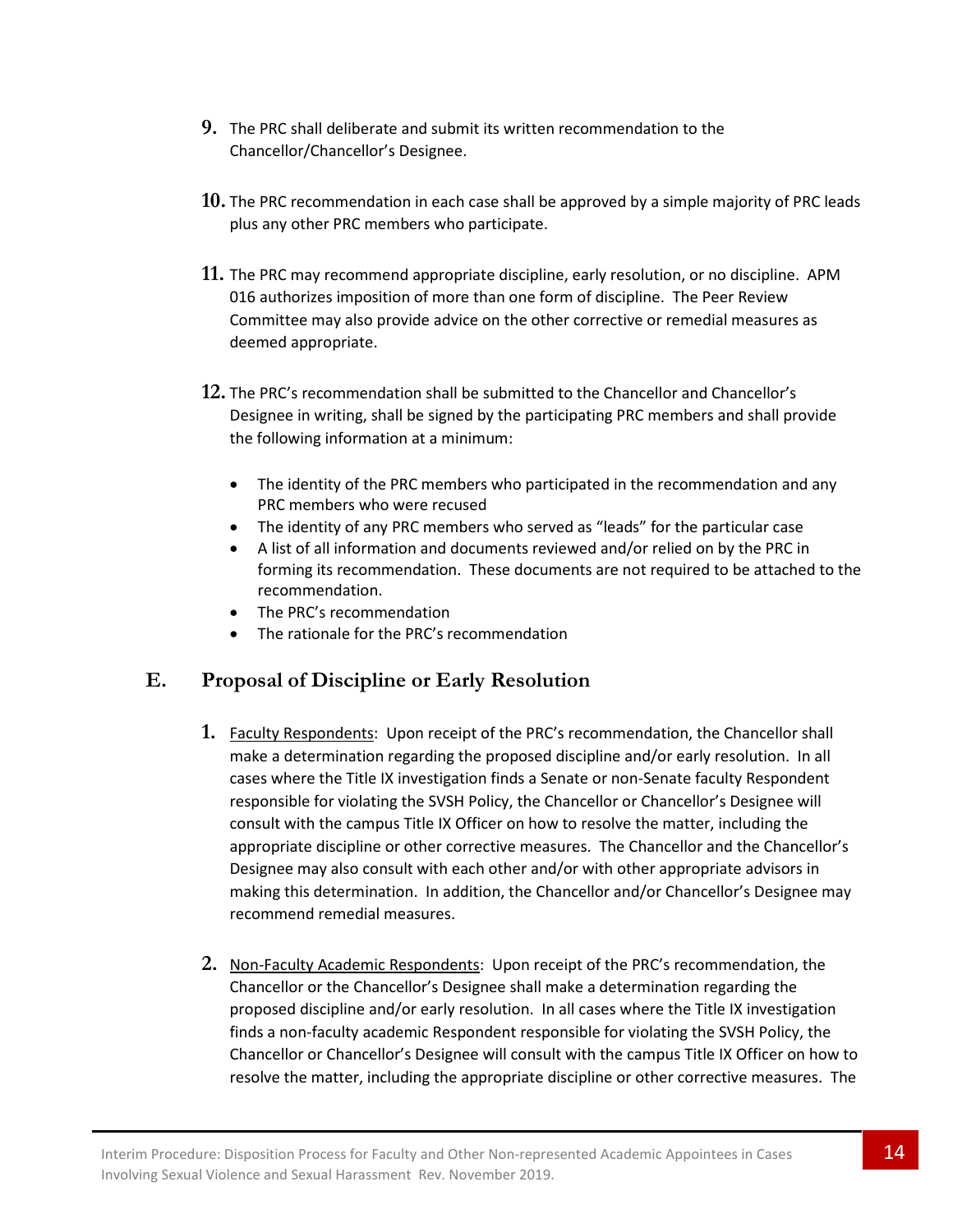Chancellor and the Chancellor's Designee may also consult with each other and/or with other appropriate advisors, in making this determination. In addition, the Chancellor and/or Chancellor's Designee may recommend remedial measures.

- **3.** Written Notice of Discipline/Early Resolution Proposal: The Chancellor or Chancellor's Designee shall communicate the proposed discipline and/or early resolution to the Respondent in writing.
	- a. Faculty Respondents who are Members of the Academic Senate: The proposed discipline and/or early resolution terms shall be communicated in a letter. The Complainant shall be contemporaneously notified of the proposed discipline.
	- b. Non-Senate Faculty and Non-Faculty Academic Respondents: The proposed discipline/early resolution shall be communicated to the Respondent in a letter that meets the requirements of a Notice of Intent as specified in APM 150-31-c. Per the Systemwide Frameworks, the Complainant is not required to receive notice of the proposed discipline, but will be informed of any final resolution.

### **F. Response to Proposed Discipline or Early Resolution**

Response Time: All Respondents shall have 14 calendar days to respond to the Chancellor's written proposal/Notice of Intent. The Respondent may accept or decline the proposal.

Non-Response Indicates Acceptance of the Proposed Discipline or Early Resolution: If the Respondent does not respond to the Chancellor's proposal by the stated deadline, the Respondent will be deemed to have accepted the proposal. The Respondent's response may include any other information s/he wishes to present.

- **1.** Acceptance of Discipline: If the Respondent accepts the proposed discipline affirmatively or through non-response, the agreed-upon discipline shall be imposed as soon as reasonably possible after the notification of acceptance is received or the response deadline passes without response.
	- a. Respondent who are Members of the Academic Senate who accept the proposed discipline shall receive a final discipline letter.
	- b. Non-Senate Faculty and Non-Faculty Academic Respondents who accept the proposed discipline shall receive a Notice of Action that meets the requirements of APM 150-32 e.
	- c. The Vice Provost shall be notified of the discipline imposed and shall ensure that the hold on any academic action or advancement packet of a Respondent is released as soon as possible after the discipline is imposed.
	- d. The Complainant shall receive the appropriate notifications per SVSH Policy and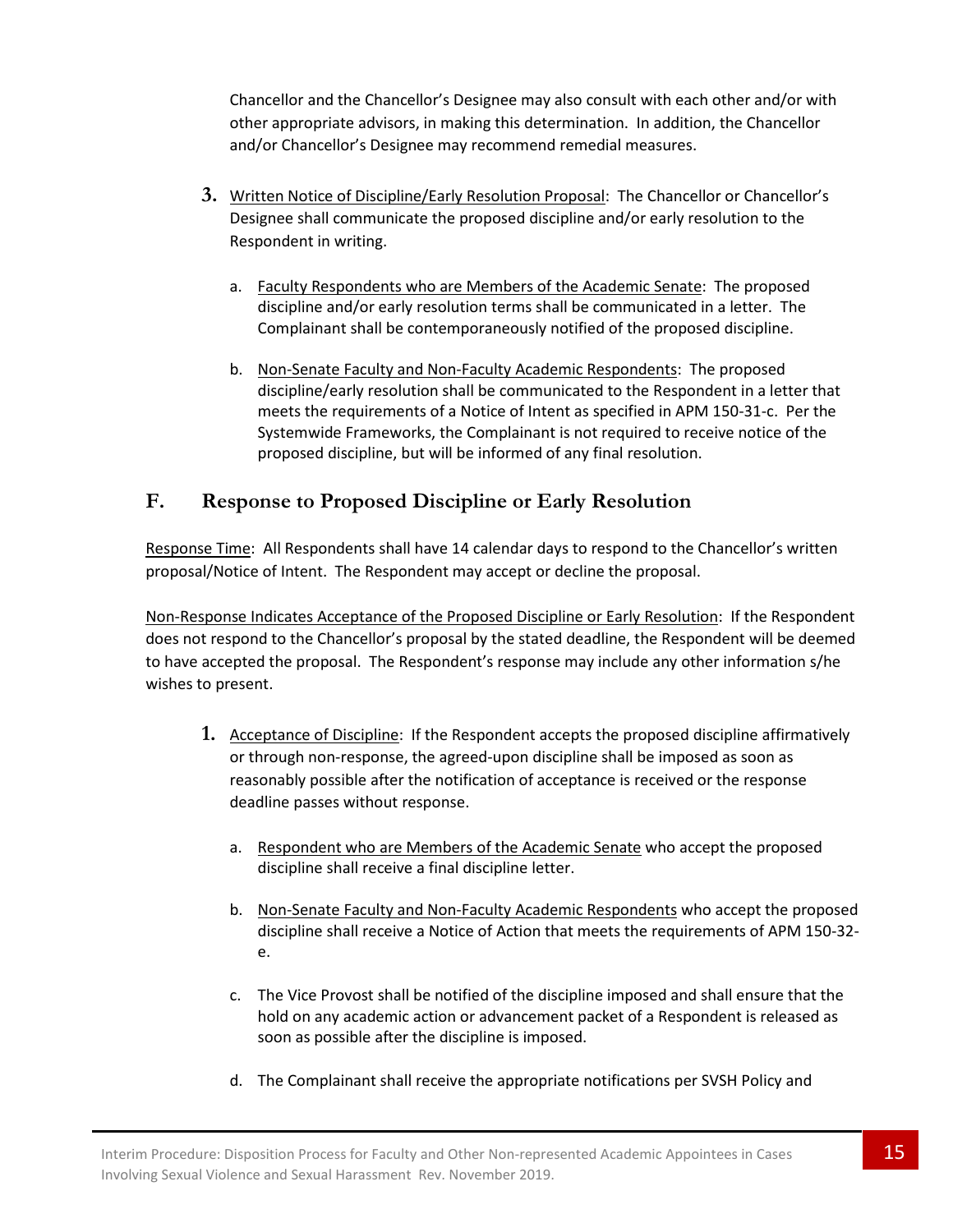Systemwide Frameworks and/or the law.

- **2.** Early Resolution: If the Chancellor/Chancellor's Designee and the Respondent reach agreement on early resolution before the end of the Disposition Phase, the terms of the agreement shall be documented in writing and signed by the Respondent and the Chancellor or Chancellor's Designee; the terms shall be implemented as soon as reasonably possible after agreement is reached.
	- a. The Vice Provost shall be notified of the discipline imposed and shall ensure that the hold on any academic action or advancement packet of a Respondent is released as soon as possible after the discipline is imposed.
	- b. The Complainant shall receive the appropriate notifications per the SVSH Policy, the Systemwide Frameworks and/or the law.
- **3.** Rejection of Proposed Discipline or Early Resolution: If the Respondent declines the proposed discipline and/or early resolution:
	- a. For Respondents Who are Members of the Academic Senate: The Chancellor or Chancellor's Designee shall file charges with the Academic Senate Committee on Privilege and Tenure (P&T Committee) at or before the end of the Disposition Phase, regardless of whether discussions are in progress. The filing of charges ends the Disposition Phase and initiates the Adjudication Phase for these Respondents.
	- b. For Non-Senate Faculty and Non-Faculty Academic Respondents: Rejection of the propose discipline or early resolution ends the Disposition Phase, and initiates the Adjudication Phase for these Respondents.
	- c. The Vice Provost shall be notified of the discipline imposed and shall ensure that the hold on any academic action or advancement packet of a Respondent is released as soon as possible after the discipline is imposed.
	- d. The Complainant shall receive the appropriate notifications per University Policy, the Systemwide Frameworks and/or the law.

# **III. ADJUDICATION PHASE**

The Adjudication Phase follows the Disposition Phase only when the Respondent and the Chancellor do not reach agreement regarding discipline or early resolution.

## **A. Faculty Respondents who are Members of the Academic Senate**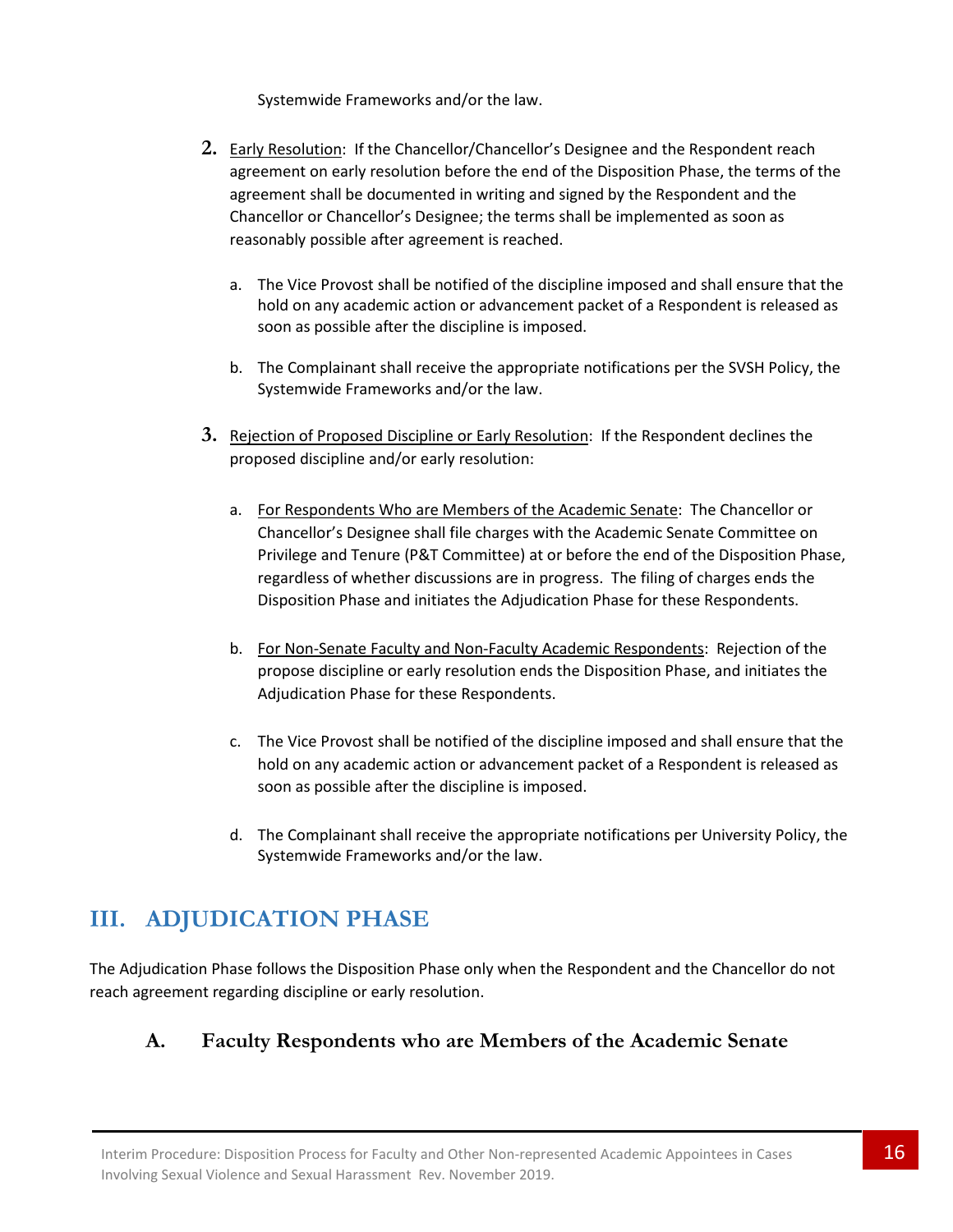- **1.** The process following the filing of charges with the P&T Committee is set forth in APM-015 and APM-016, and is governed by Senate Bylaw 336 and other applicable Senate bylaws, as well as UCSF divisional bylaws.
- **2.** Following receipt of the recommendation from the P&T Committee, in accordance with APM-016 and other applicable procedures, the Chancellor will generally make a final decision regarding discipline.
	- a. Exception: If the decision involves dismissal for a faculty member who has tenure or security of employment, the authority for dismissal "rests with the Regents, on recommendation of the President, following consultation with the Chancellor." See APM-016, [Section II-6.](https://www.ucop.edu/academic-personnel-programs/_files/apm/apm-016.pdf)
- **3.** The Complainant and the Respondent shall receive periodic updates on the status of the P&T proceedings.
- **4.** The P&T Committee shall make a recommendation to the Chancellor, which the Chancellor shall review and consider. Within 14 calendar days of receiving the recommendation from P&T, in accordance with APM-016 and any other applicable procedures, the Chancellor shall make a final decision regarding discipline and shall impose the discipline he/she finds to be appropriate, unless the decision involves dismissal for a faculty member who has tenure.<sup>12</sup> In the case of a faculty member with tenure<sup>[13](#page-16-1)</sup>, the process outlined in APM-016, Section II.6. shall apply… Extensions to this timeline may be granted for good cause with written notice to the Complainant and Respondent stating the reason necessitating an extension and the projected new timeline.
- **5.** The Vice Provost shall ensure that the hold on any academic action or advancement packet of a Respondent continues until the Chancellor's final decision is imposed.
- **6.** The Complainant and the Respondent shall receive the appropriate notifications per University Policy, the Systemwide Frameworks and/or the law.

### **B. Faculty Respondents who are not Members of the Academic Senate**

- **1.** The Adjudication Phase is governed by APM-150.
- **2.** When a non-Senate faculty Respondent rejects the proposed discipline or early resolution, the Chancellor or Chancellor's Designee shall issue a Notice of Action that meets the requirements of APM 150-32-e.

<span id="page-16-1"></span><span id="page-16-0"></span><sup>&</sup>lt;sup>12</sup> Or who has security of employment.<br> $13$  Ibid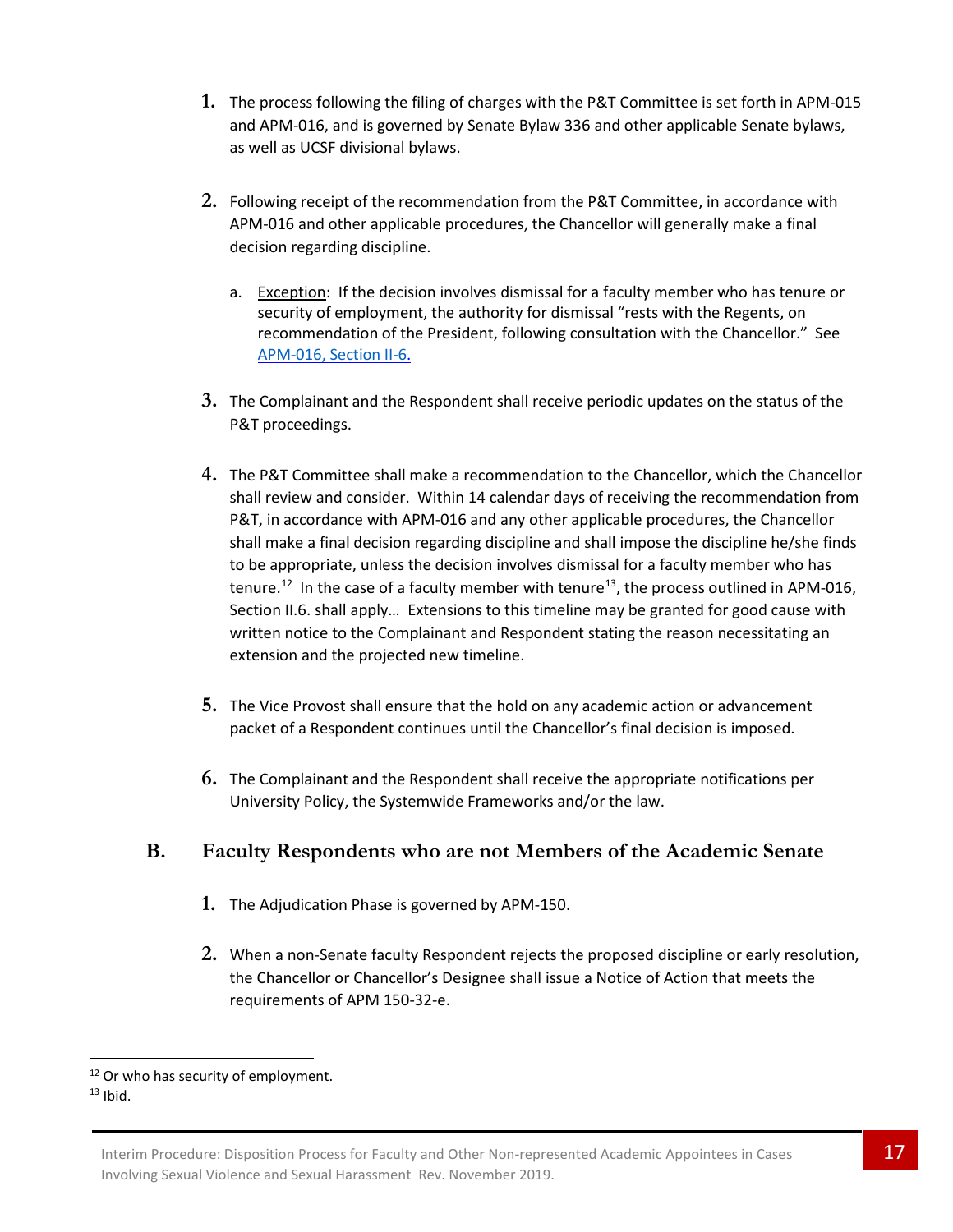- **3.** The Respondent may file a grievance pursuant to APM-140. The time frames and all other provisions of APM-140 shall apply.
	- a. If the proposed discipline in a Notice of Intent includes dismissal that results in an early termination of a non-Senate faculty Respondent's academic appointment, the Respondent may request an Academic Senate hearing on the dismissal only, pursuant t[o Standing Order](http://regents.universityofcalifornia.edu/governance/standing-orders/so1039.html) of the Regents 103.9, APM-150 and Academic Senate [Bylaw](http://senate.universityofcalifornia.edu/bylaws-regulations/bylaws/blpart3.html#bl337) 337. A non-Senate faculty appointee is entitled to select only one grievance review mechanism.
- **4.** The Vice Provost shall ensure that the hold on any academic action or advancement packet of Respondent continues until (1) the time to file an APM-140 grievance passes without the filing of a grievance, (2) the grievance is resolved, or (3) if an Academic Senate hearing is requested, until the Chancellor's final decision is imposed.
- **5.** The Complainant and the Respondent shall receive the appropriate notifications per University Policy, the Systemwide Frameworks and/or the law.

#### **C. Non-Faculty Academic Respondents**

- **1.** The adjudication Phase is governed by APM-150.
- **2.** When a non-faculty academic Respondent rejects the proposed discipline, the Chancellor or Chancellor's Designee shall issue a Notice of Action that meets the requirements of APM 150-32-e.
- **3.** The Respondent may file a grievance pursuant to APM-140. The time frames and all other provision of APM-140 shall apply.
- **4.** The Vice Provost shall ensure that the hold on any academic action or advancement packet of a Respondent continues until (1) the time to file an APM-140 grievance passes without the filing of a grievance, or (2) the grievance is resolved.
- **5.** The Complainant and the Respondent shall receive the appropriate notifications per University Policy, the Systemwide Frameworks and/or the law.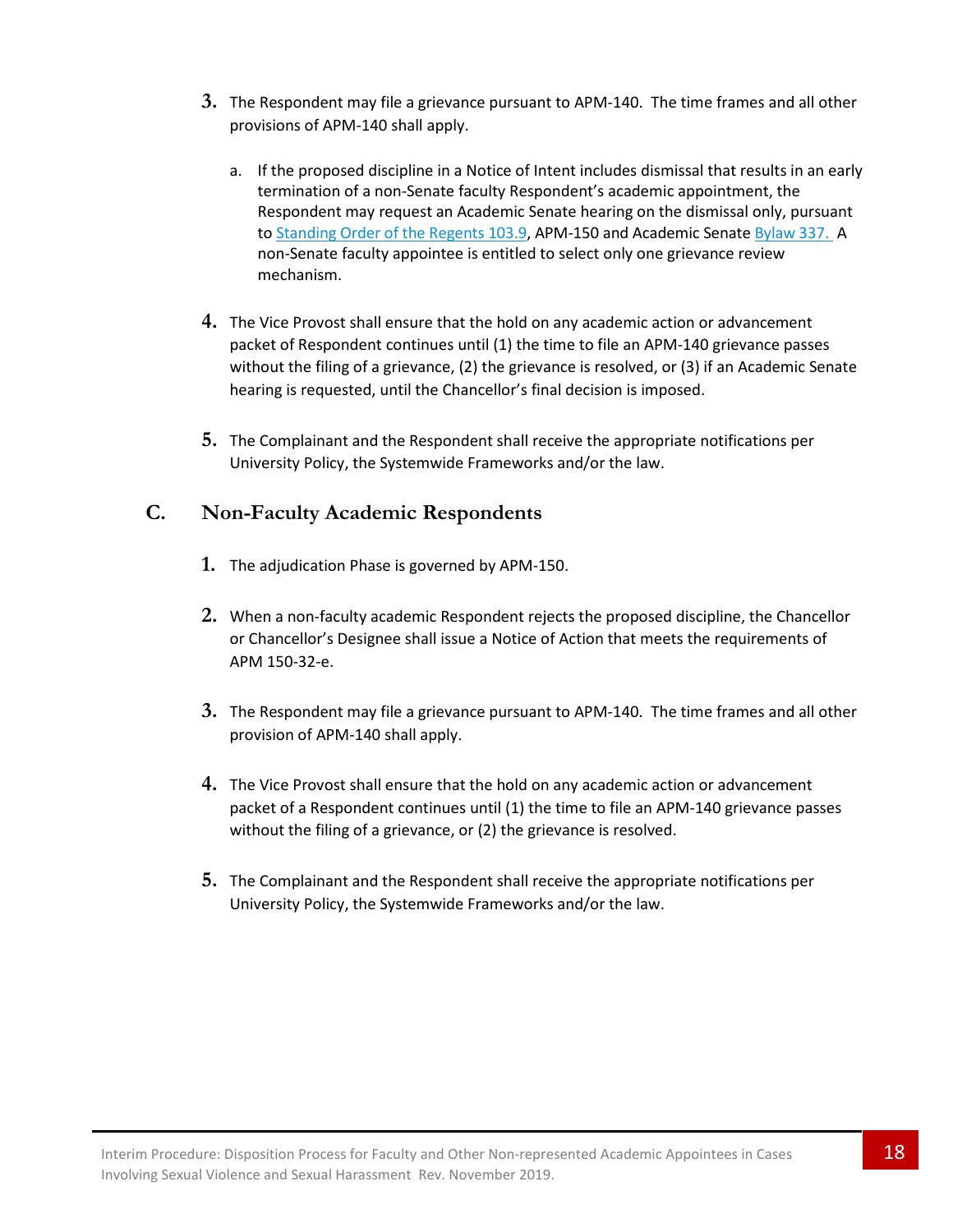# **APPENDIXA: DEFINITIONS**

**Faculty Misconduct:** Behavior that violates the Faculty Code of Conduct (APM 015) by breaching an ethical principle in APM 015 and significantly impairing a central function of the University, as defined in the Preamble to APM 015.

Part II of APM 015 lists several specific examples of unacceptable conduct. These illustrate types of conduct that violate an ethical principle, significantly impair a central function of the University, and presumptively warrant the imposition of University discipline.

Serious violation of University policies other than APM 015 (including but not limited to the SVSH Policy, conflict of interest, clinical practices, or whistleblower protection) may constitute a violation of the Faculty Code of Conduct.

**Preponderance of the Evidence:** A "preponderance of the evidence" is a standard of proof that requires that a fact be found when its occurrence, based on evidence, is more likely than not. See SVSH Policy, II-D-4.

Under this *Interim Procedure*, if a preponderance of evidence in the Title IX/OPHD investigation shows that the SVSH Policy, or the Nondiscrimination Policy in conjunction with the SVSH Policy was violated by a faculty Respondent, this shall constitute a finding of probable cause that the Faculty Code of Conduct has been violated.

Under this *Interim Procedure*, if a preponderance of the evidence in the Title IX/OPHD investigation shows that the SVSH Policy, or the Nondiscrimination Policy in conjunction with the SVSH Policy was violated by a non-faculty academic Respondent, this shall constitute a finding of good cause for the imposition of discipline pursuant to APM 150.

**Probable Cause:** "The *probable cause* standard meansthat the facts, as alleged in the complaint, if true, justify the imposition of discipline for a violation of the Faculty Code of Conduct and that the Chancellor is satisfied that the University can produce credible evidence to support the claim." See APM 015, Part III-A-4.

# **APPENDIXB: DISCIPLINARYSANCTIONS FORFACULTY AND NON-FACULTYACADEMICAPPOINTEES**

According to Part II of the University Policy on Faculty Conduct and the Administration of Discipline [\(APM](http://www.ucop.edu/academic-personnel-programs/_files/apm/apm-016.pdf)  $016$ ), the types of discipline that may be imposed on a member of the faculty, in order of increasing severity, are:

- **1. Written Censure:** A formal written expression of institutional rebuke that contains a brief description of the censured conduct, conveyed by the Chancellor.
- **2. Reduction in Salary:** Reduction to lowersalary without change in rank or step.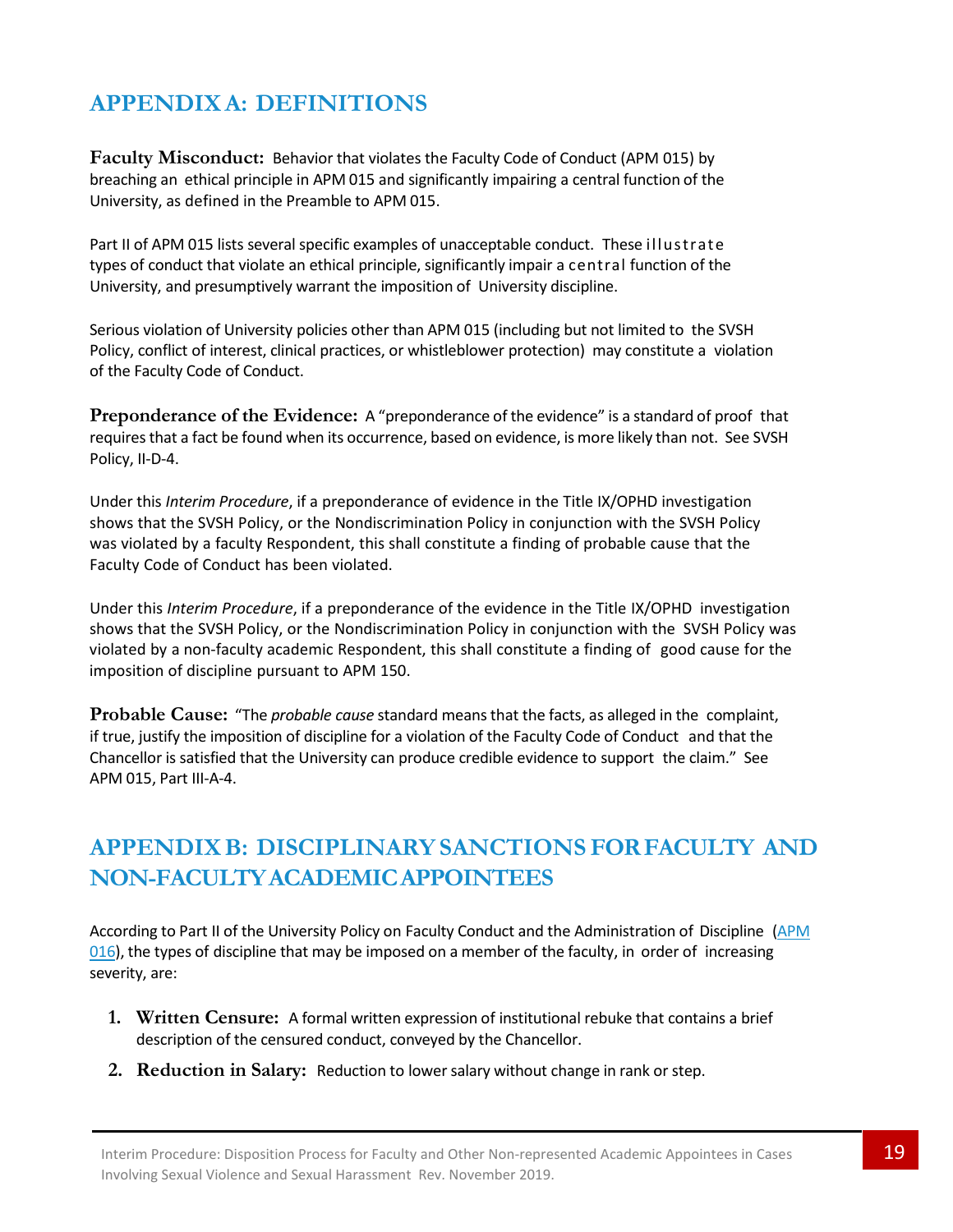- **3. Demotion**: Reduction to lower rank or step with corresponding reduction in salary.
- **4. Suspension**: Suspension of a faculty member without pay for some stated period of time from the continuance of the appointment on its normal terms.
- **5. Denial or Curtailment of Emeritus Status:** Denial or curtailment of current or future emeritus status of a faculty member, including the privileges associated with the emeritus status.
- **6. Dismissal from the Employ of the University:** The Chancellor has authority to dismiss a faculty member who does not have tenure or security of employment.

According to the General University Policy Regarding Academic Appointees Non-Senate Academic Appointees/ Corrective Action and Dismissal [\(APM](http://www.ucop.edu/academic-personnel-programs/_files/apm/apm-150.pdf) 150), the types of corrective action and dismissal are:

- **1. Written Warning:** A communication that informs the appointee of the nature of the misconduct or deficiency, the method of correction, and the probable consequence of continued misconduct or deficiency.
- **2. Written Censure:** A formal written expression of institutional rebuke that contains a brief description of the censured conduct, conveyed by the Chancellor.
- **3. Suspension**: Debarment without pay from appointment responsibilities for a stated period of time.
- **4. Reduction in Salary:** Reduction to lowersalary without change in rank or step.
- **5. Demotion**: Reduction to lower rank or step with corresponding reduction in salary.
- **6. Dismissal:** Termination of an appointment for good cause initiated by the University prior to the ending date of appointment.

Additional information about University discipline, including information specific to each type of discipline, may be found in APM 016 and APM 150.

# **APPENDIXC: CONFLICT OF INTEREST CRITERIA FOR THE PEERREVIEW COMMITTEE**

PRC members must be unbiased and impartial. The following list identifies factors to guide the consideration of whether a PRC member may need to recuse him/herself, or be recused by the Chancellor's Designee. This list is not exhaustive. Recusal may be appropriate if:

- The PRC member is or was a family member, spouse/partner or significant other (current or past) of the Complainant and/or Respondent
- The PRC member has, or has had, a sexual and/or romantic relationship with the Complainant and/or Respondent
- The PRC member is/was a friend of the Complainant and/or Respondent
- The PRC member is/was a close colleague of the Complainant and/or Respondent
- The PRC member is/was collaborator or co-teacher with the Complainant and/or Respondent